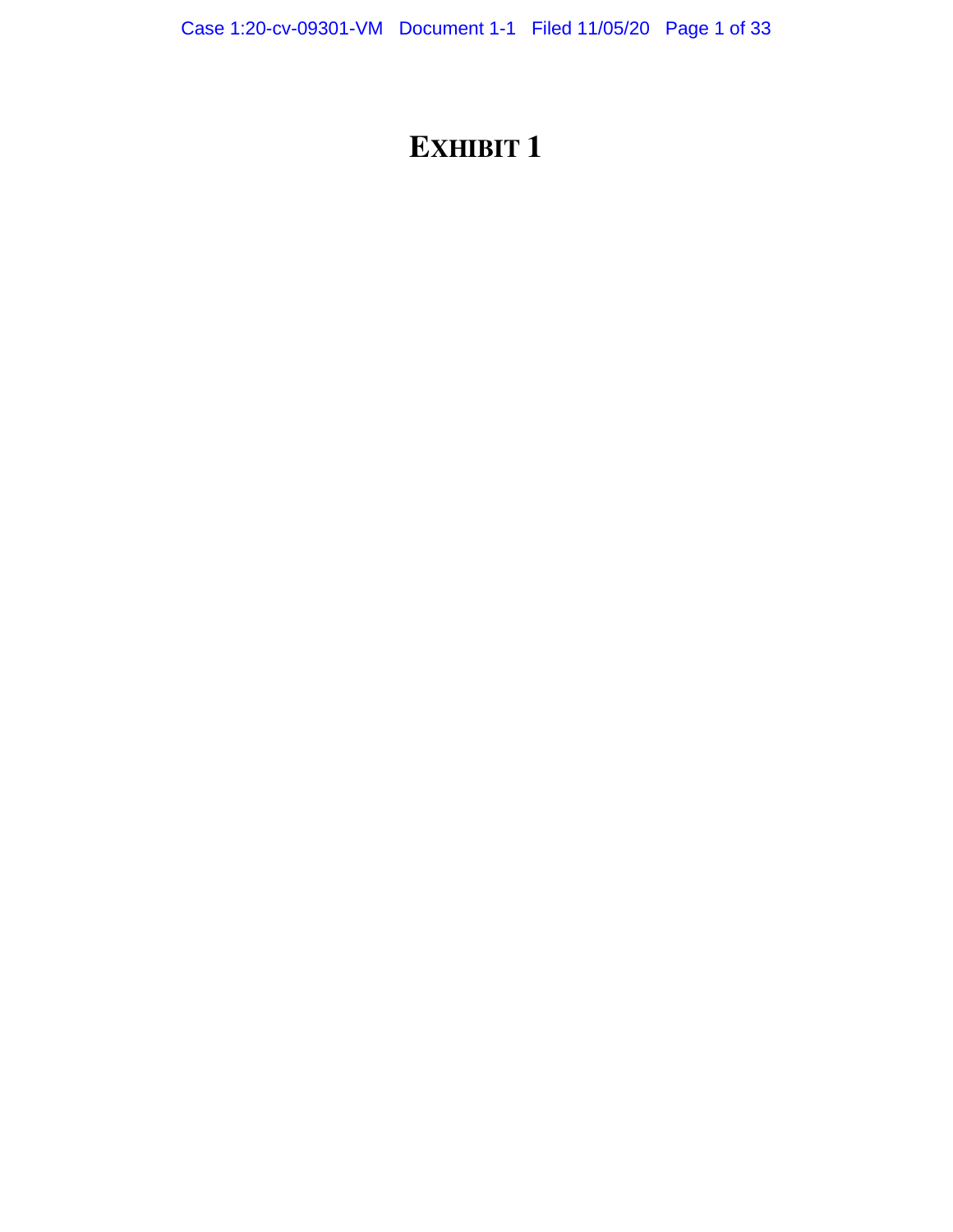#### **Execution Version**

# **AMENDED AND RESTATED LIMITED LIABILITY COMPANY OPERATING AGREEMENT OF FORUM CAPITAL MANAGEMENT, LLC**

THIS AMENDED AND RESTATED LIMITED LIABILITY COMPANY OPERATING AGREEMENT of Forum Capital Management, LLC, a Delaware limited liability company (the "Company"), dated as of July 31, 2017, is by and among the individuals set forth on Schedule A attached hereto (each a "Member" and, collectively, the "Members").

WHEREAS, the Company was formed on behalf of the Members on November 17, 2016 by the filing of the Certificate (as defined below) with the Secretary of State of Delaware pursuant to the terms of the Act (as defined below);

WHEREAS, the Members entered into the Company's initial Limited Liability Company Operating Agreement, dated as of November 17, 2016 (the "Initial Agreement"); and

WHEREAS, the Members now desire to amend and restate the Initial Agreement and to enter into this Agreement in order to govern the business and affairs of the Company;

NOW, THEREFORE, in consideration of the premises set forth above, which are incorporated as part of this Agreement as if set forth below, and the mutual agreements contained herein, and for other good and valuable consideration, the receipt and sufficiency of which are hereby acknowledged, the parties hereto hereby agree as follows:

# **ARTICLE I DEFINITIONS**

In addition to the capitalized terms defined elsewhere in this Agreement, the following capitalized terms used in this Agreement have the respective meanings ascribed to them in this Article I.

"Act" means the Delaware Limited Liability Company Act, 6 Del. Code § 18-101 et seq. as in effect on the date hereof and as from time to time amended and in effect.

"Action" means any claim, demand, charge, action, suit, litigation, audit, complaint, stipulation, assessment or arbitration, or any inquiry, hearing, proceeding or investigation, by or before any court or other governmental authority.

"Affiliate" means, with respect to any specified Person or entity, any Person or entity that directly or indirectly controls, is controlled by, or is under common control with such specified Person and, with respect to a specified Person that is an individual, such Person's Immediate Family Members. For purposes of this definition, "control" means the possession, direct or indirect, of the power to direct or cause the direction of the management and policies of a Person, whether through the ownership of voting securities, by contract or otherwise; *provided*, *however*, that the Company and its Subsidiaries, including the Sponsor and FMC, do not constitute portfolio companies of the Members or Managers or any of its respective Affiliates for purposes of this Agreement.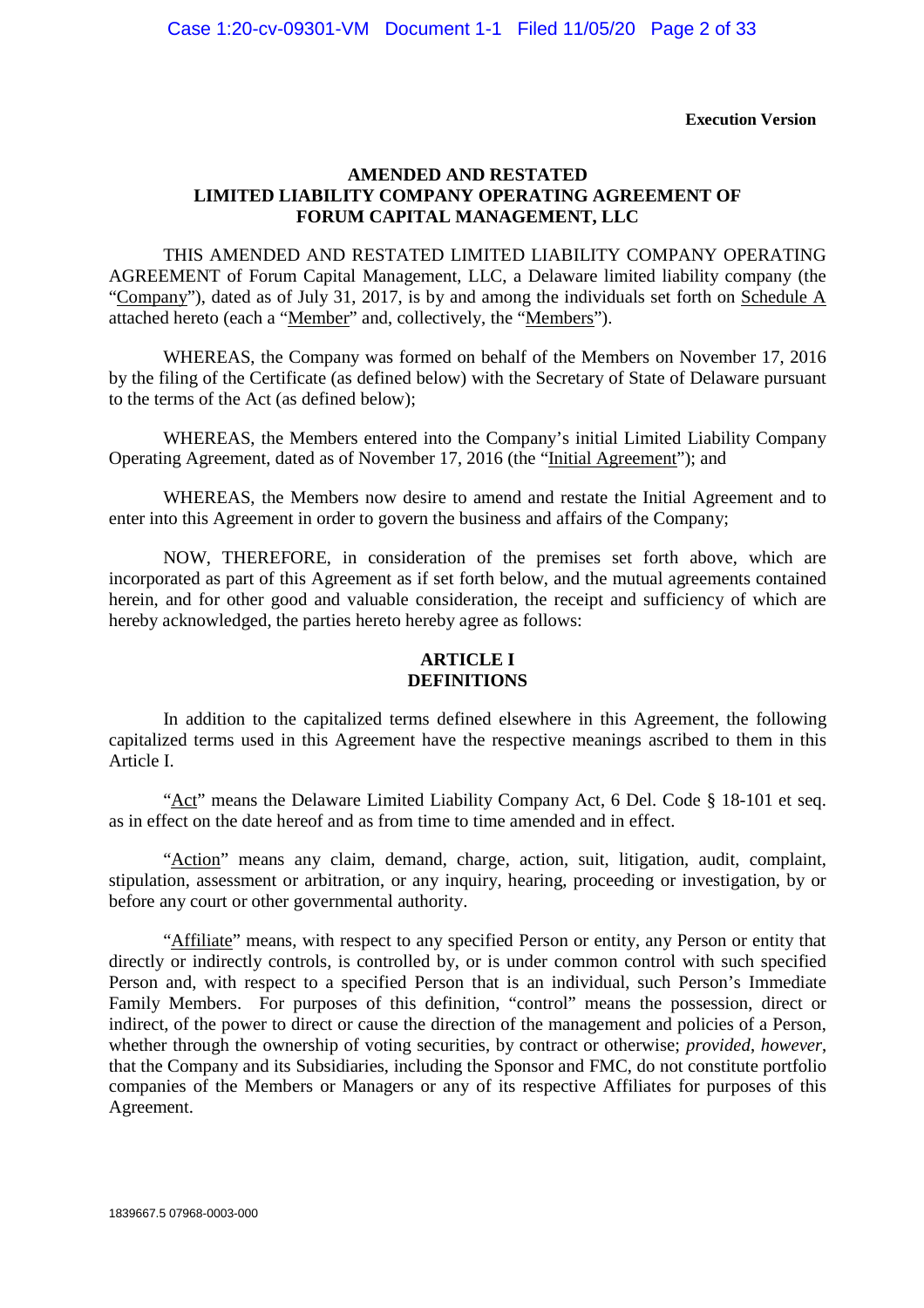"Agreement" means this Amended and Restated Limited Liability Company Operating Agreement as it may be amended, supplemented, or restated from time to time.

"Business Combination" means FMC's initial business combination as described in its IPO prospectus, as it may be amended.

"Business Day" means any day excluding Saturday, Sunday and any day which is a legal holiday under the laws of the State of New York or is a day on which commercial banking institutions located in the State of New York are authorized or required by law or other governmental action to close.

"Capital Account" means a separate account maintained for each Member and adjusted in accordance with Treasury Regulations under Section 704 of the Code.

"Capital Contribution" means any contribution by a Member to the capital of the Company.

"Carrying Value" means, with respect to any asset, the asset's adjusted basis for federal income tax purposes; provided, however, that (i) the initial Carrying Value of any asset contributed to the Company shall be adjusted to equal its gross fair market value (determined by the Managers) at the time of its contribution and (ii) the Carrying Values of all assets held by the Company shall be adjusted to equal their respective gross fair market values (taking Code Section 7701(g) into account) upon an election by the Company to revalue its property in accordance with Treasury Regulation Section 1.704-1(b)(2)(iv)(*f*). The Carrying Value of any asset whose Carrying Value was adjusted pursuant to the preceding sentence thereafter shall be adjusted in accordance with the provisions of Treasury Regulation Section 1.704-1(b)(2)(iv)(*g*).

"Certificate" means the Certificate of Formation creating the Company, filed with the Office of the Secretary of State of the State of Delaware on November 17, 2016, as it may, from time to time, be amended or amended and restated in accordance with the Act.

"Code" means the Internal Revenue Code of 1986, as amended from time to time.

"Fiscal Year" shall mean the year ending on December 31.

"FMC" means Forum Merger Corporation, a Delaware corporation and special purpose acquisition company (or any successor entity).

"Founder Shares" means (i) the shares of Class F common stock of FMC, par value \$0.0001 per share, purchased by the Sponsor on or prior to the date hereof, (ii) any additional shares of Class F common stock of FMC, par value \$0.0001 per share, that may be purchased by the Sponsor after the date hereof which all Managers agree in writing are to be included as "Founder Shares" hereunder, and (iii) any successor equity securities issued in conversion of or exchange for such shares described in clauses (i) and (ii).

"Immediate Family Member" means with respect to any Member, his or her spouse, children, grandchildren, parents, siblings, any lineal descendant of the specified Person or any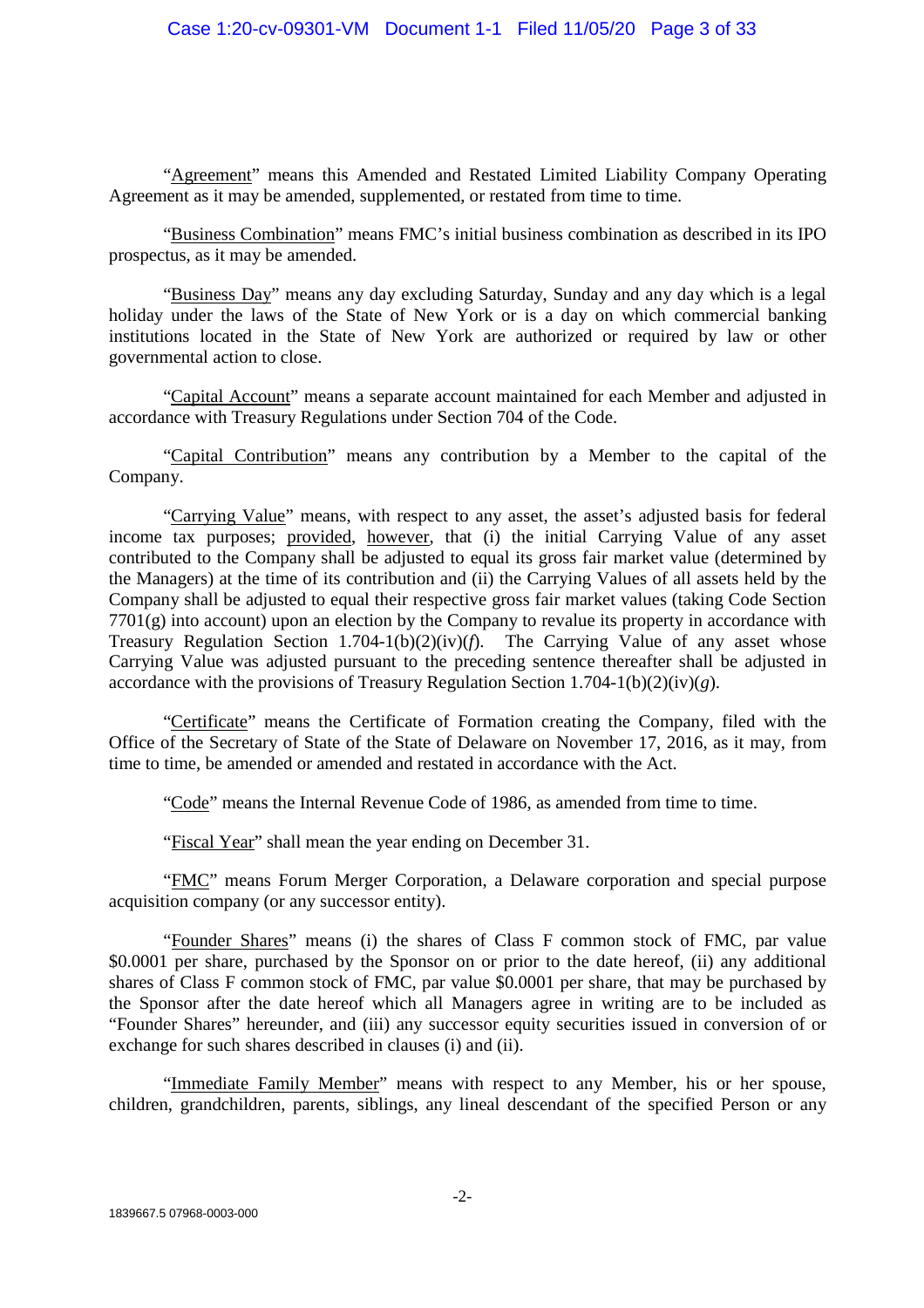trust or other entity created for the benefit of any of the foregoing Persons or otherwise directly or indirectly owned by the foregoing Persons.

"Indebtedness" of any specified Person means: (i) any liability of any such Person (A) for borrowed money (including the current portion thereof), (B) under any reimbursement obligation relating to a letter of credit, bankers' acceptance or note purchase facility, (C) evidenced by a bond, note, debenture or similar instrument (including a purchase money obligation), (D) for the payment of money relating to leases that are required to be classified as capitalized lease obligations in accordance with U.S. generally accepted accounting principles, (E) for all or any part of the deferred purchase price of property or services (other than trade payables), or (F) under interest rate swap, hedging or similar agreements, and (ii) any liability of others described in the preceding clause (i) that such Person has guaranteed, that is recourse to such Person or any of its assets or that is otherwise its legal liability or that is secured in whole or in part by the assets of such Person.

"IPO" means the initial public offering of FMC's securities as a special purpose acquisition company.

"Lien" means any mortgage, deed of trust, collateral assignment, security interest, lien, pledge, hypothecation or other encumbrance, but excluding (i) Liens for taxes or assessments and similar governmental charges or levies, which either are not delinquent or being contested in good faith and by appropriate proceedings (and adequate reserves have been established with respect thereto), (ii) Liens imposed by applicable law, such as carrier's, warehousemen's and mechanic's liens and other similar liens, which arise in the ordinary course of business with respect to obligations not yet due, (iii) Liens imposed by applicable securities laws, and (iv) Liens in the nature of easements, rights-of-way, restrictions and other similar charges or encumbrances that do not interfere with the value or use of the applicable property.

"Liquidator" means any Manager liquidating the assets of the Company pursuant to **ARTICLE XI.** 

"Lockup Period" means such period(s) of time that the Founder Shares are subject to the following escrow restrictions. With respect to 50% of the Founder Shares, such shares shall be escrowed for a period ending on the earlier of (i) the one-year anniversary of the closing of the Business Combination and (ii) the date on which the closing price of FMC's common stock exceeds \$12.50 for any 20 trading day period within a 30 trading day period following the closing of the Business Combination. With respect to the remaining 50% of the Founder's Shares, such shares shall be escrowed for a period ending on the one-year anniversary of the closing of the Business Combination.

"Majority of the Managers" means the affirmative vote of a majority of the Managers then serving, excluding for such purposes any Manager that is directly affected by such matter (except as otherwise expressly set forth in this Agreement).

"Member" means the Persons set forth on Schedule A and any Person or entity who becomes an additional or substitute Member as permitted by this Agreement, in such Person's or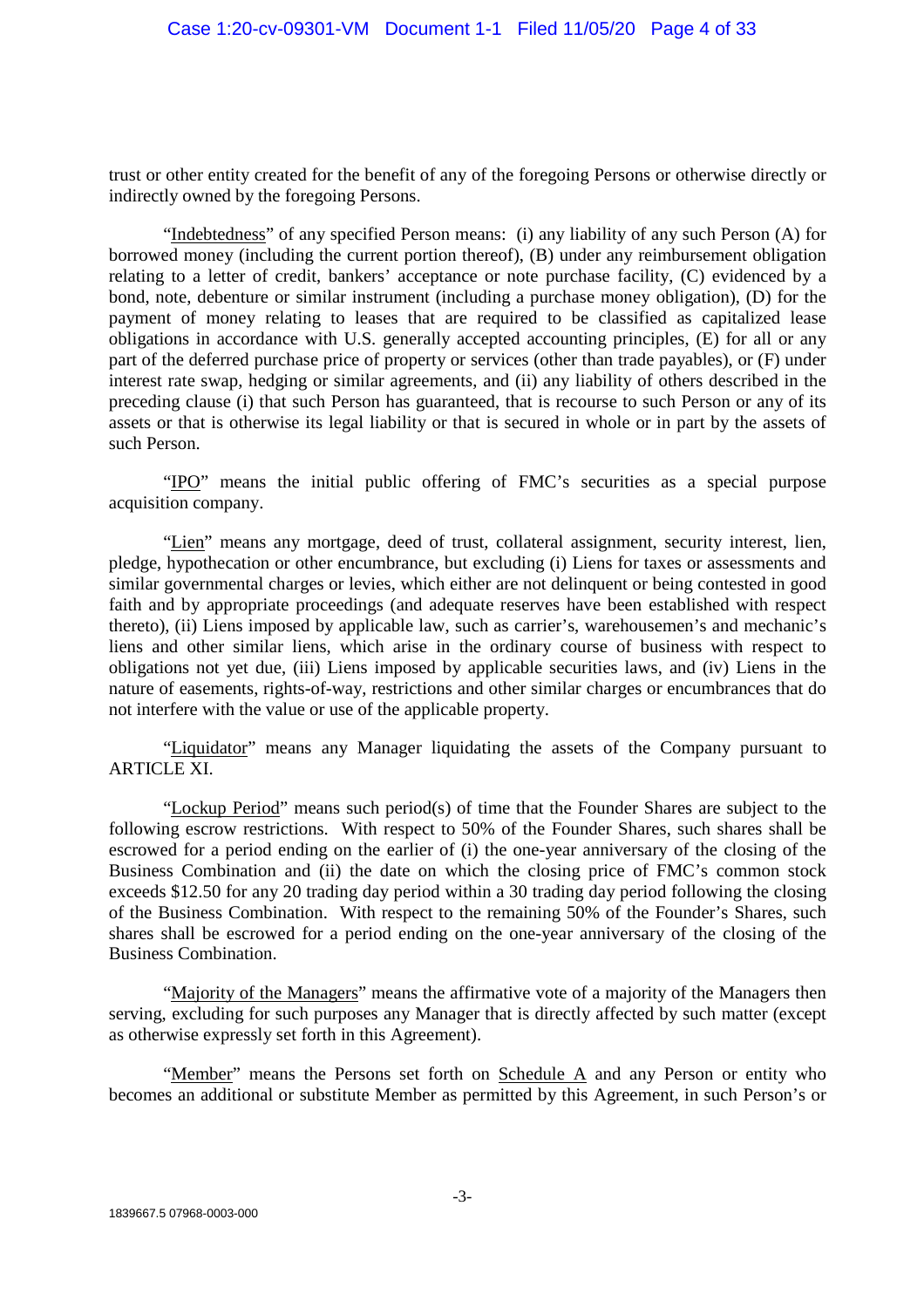entity's capacity as a Member of the Company. "Members" shall refer collectively to all such Persons or entities in their capacities as Members.

"Membership Interest" means any interest of a Member in the Company, including the rights, if any, to receive distributions, whether in cash or in kind, and which has the corresponding percentage indicated with respect to such Member as set forth on Schedule A hereto. In the event that any portion (but not all) of a Membership Interest is Transferred in accordance with this Agreement, such Transfer shall include a proportionate portion of such Member's then percentage.

"Net Profits" and "Net Losses" mean the taxable income or loss, as the case may be, for a period as determined in accordance with Code Section 703(a) computed with the following adjustments:

(i) Items of gain, loss, and deduction shall be computed based upon the Carrying Values of the Company's assets (in accordance with Treasury Regulation Sections  $1.704(b)(2)(iv)(g)$  and/or  $1.704-3(d)$ ) rather than upon the assets' adjusted bases for federal income tax purposes;

(ii) Any tax-exempt income received by the Company shall be included as an item of gross income;

(iii) The amount of any adjustments to the Carrying Values of any assets of the Company pursuant to Code Section 743 shall not be taken into account except to the extent provided in Treasury Regulation Section 1.704-1(b)(2)(iv)(*m*);

(iv) Any expenditure of the Company described in Code Section  $705(a)(2)(B)$ (including any expenditures treated as being described in Code Section 705(a)(2)(B) pursuant to Treasury Regulations under Code Section 704(b)) shall be treated as a deductible expense;

(v) The amount of items of income, gain, loss or deduction specially allocated to any Member pursuant to Section 5.02 shall not be included in the computation;

(vi) The amount of any unrealized gain or unrealized loss attributable to an asset at the time it is distributed in-kind to a Member shall be included in the computation as an item of income or loss, respectively; and

(vii) The amount of any unrealized gain or unrealized loss with respect to the assets of the Company that is reflected in an adjustment to the Carrying Values of the Company's assets pursuant to clause (ii) of the definition of "Carrying Value" shall be included in the computation as items of income or loss, respectively.

"Order" means any order, decree, ruling, judgment, injunction, writ, determination, binding decision, verdict, judicial award or other action that is or has been made, entered, rendered, or otherwise put into effect by or under the authority of any court or other governmental authority.

"Person" means any individual, corporation (including any non-profit corporation), general partnership, limited partnership, limited liability partnership, joint venture, estate, trust, company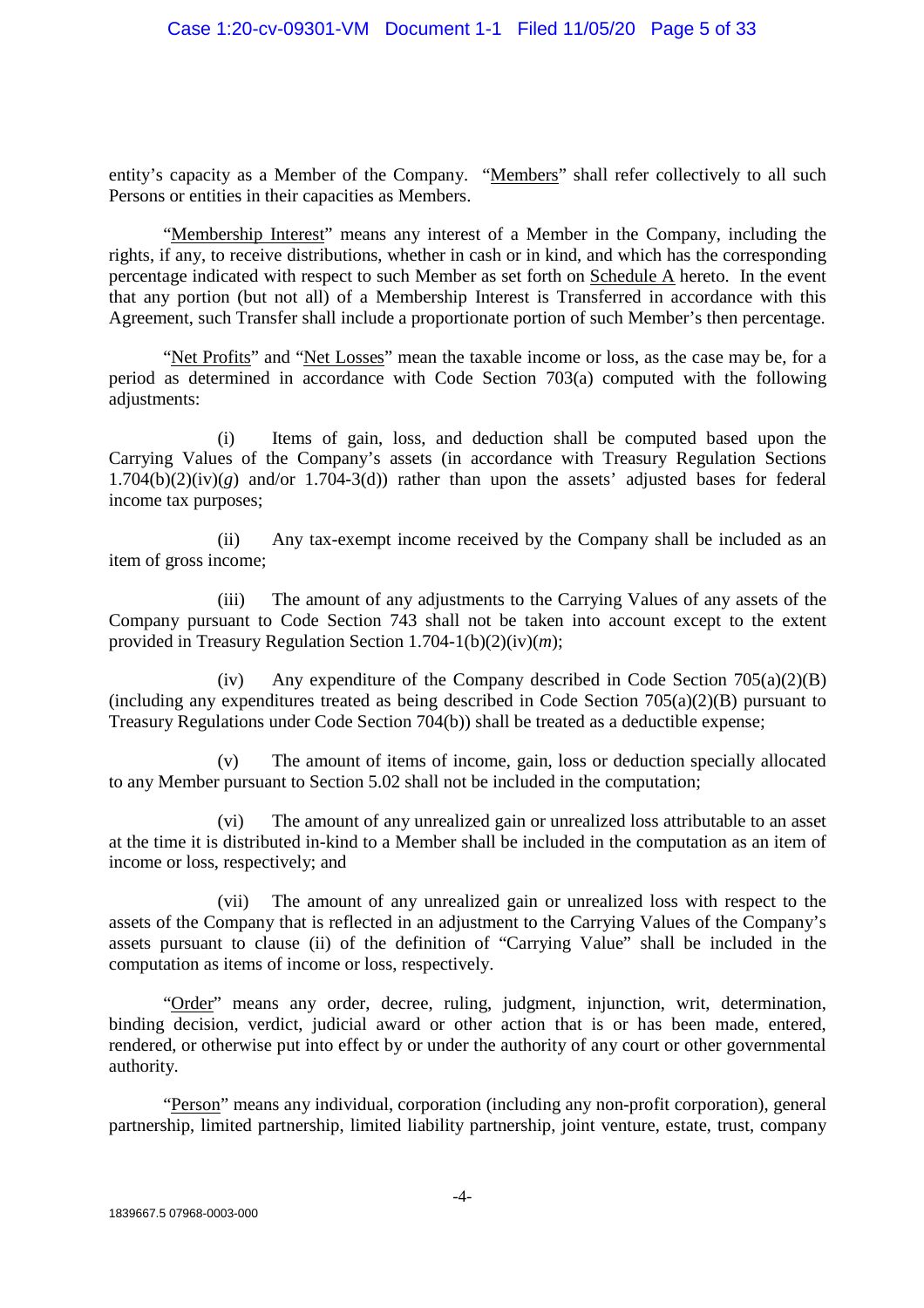(including any limited liability company or joint stock company), firm or other enterprise, association, organization, entity or governmental entity.

"Private Placement Units" shall have the meaning set forth in the Sponsor's operating agreement, as it may be amended.

"Representative" means, with respect to any Person, each of such Person's Affiliates and each of such Person's and its Affiliates' respective directors (or members of equivalent governing body), officers, employees, equity holders, attorneys, accountants, advisors, agents and other representatives.

"Securities Act" means the Securities Act of 1933, as amended.

"Sponsor" means Forum Investors I, LLC a Delaware limited liability company, and the sponsor entity for FMC.

"Subsidiary" means, with respect to a Person, any corporation, partnership, association or other business entity of which (i) if a corporation, a majority of the total voting power of shares of stock entitled (irrespective of whether, at the time, stock of any other class or classes of such corporation shall have or might have voting power by reason of the happening of any contingency) to vote in the election of directors, managers or trustees thereof is at the time owned or controlled, directly or indirectly, by that Person or one or more of the other Subsidiaries of that Person or a combination thereof, or (ii) if a partnership, association or other business entity, a majority of either (A) the partnership or other similar ownership interest thereof or (B) the stock or equity interest of such partnership, association or other business entity's general partner, board of managers or other similar controlling Person, is at the time owned or controlled, directly or indirectly, by such Person or one or more Subsidiaries of that Person or a combination thereof. Unless otherwise specified, any reference in this Agreement to a Subsidiary will mean to a Subsidiary of the Company. For purposes of this definition, each of FMC and Sponsor will be a Subsidiary of the Company.

"Transfer" and any grammatical variation thereof, as to any Membership Interest, shall refer to any sale, exchange, issuance, redemption, assignment, distribution, encumbrance, hypothecation, gift, pledge, retirement, resignation, transfer or other withdrawal, disposition or alienation in any way (whether voluntarily, involuntarily or by operation of law) thereof.

#### **ARTICLE II**

#### **GENERAL PROVISIONS**

2.01 Name of the Limited Liability Company. The name of the Company is Forum Capital Management, LLC. The name of the Company may be changed at any time or from time to time by the Managers.

2.02 Registered Agent for Service of Process; Registered Office. The name of the resident agent for service of process for the Company and the address of the registered office of the Company in the State of Delaware shall be as set forth in the Certificate. The Managers may establish places of business of the Company within and without the State of Delaware, as and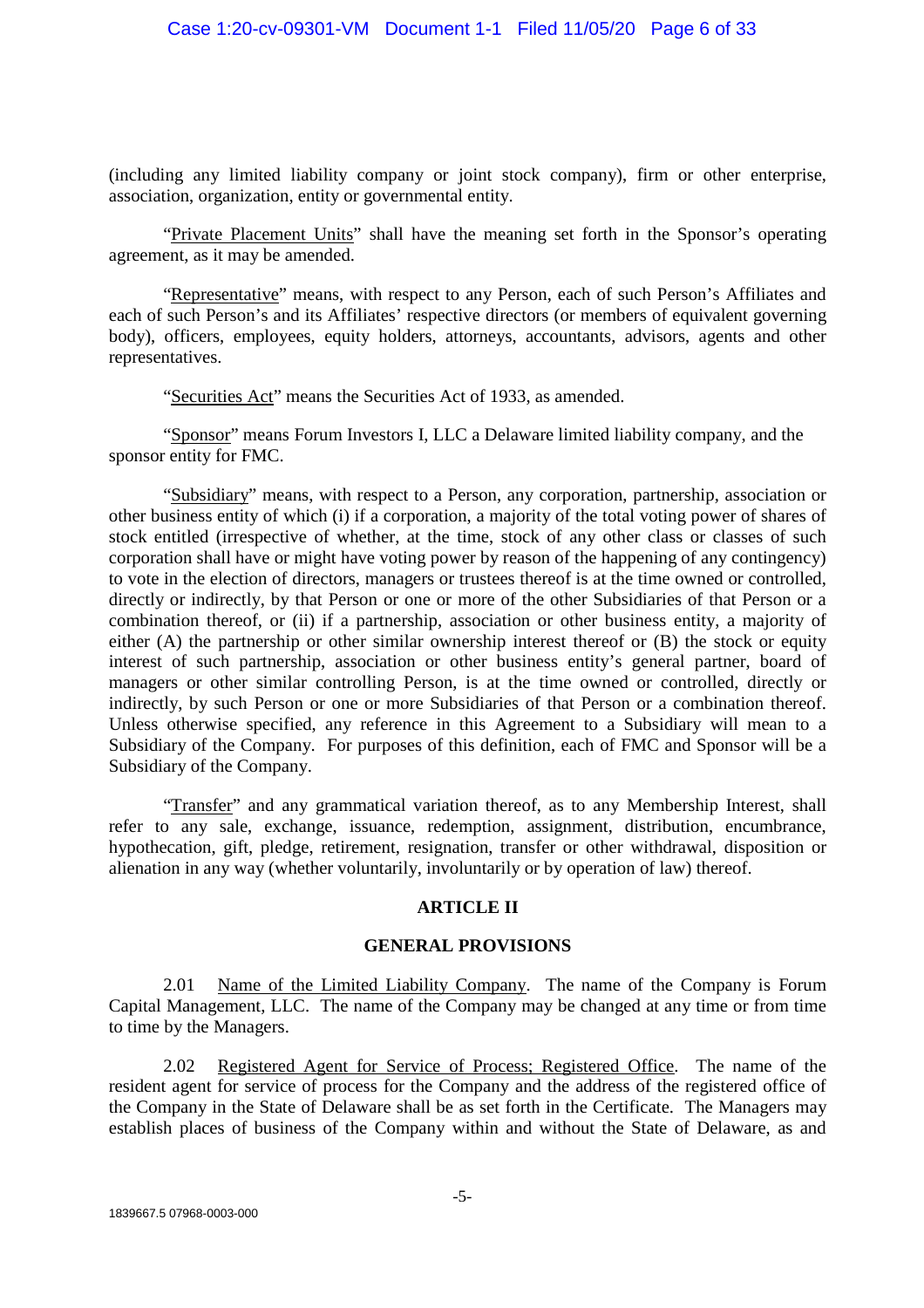when required by the Company's business and in furtherance of its purposes set forth in Section 2.04 hereof, and may appoint (or cause the appointment of) agents for service of process in all jurisdictions in which the Company shall conduct business. The Managers may change from time to time the resident agent for service of process, or the location of the Company's registered office in Delaware.

2.03 Certain Filings; Organization. The Managers are each hereby designated as an "authorized person" within the meaning of the Act. The Managers shall cause to be filed such certificates and documents as may be necessary or appropriate to comply with the Act and any other applicable requirements for the formation, continuation and operation of a limited liability company in accordance with the laws of the State of Delaware and any other jurisdictions in which the Company may conduct business, and shall continue to do so for so long as the Company conducts business therein.

2.04 Purposes; Powers. The Company may (i) directly or indirectly own interests in, manage and operate Sponsor (as contemplated by the Sponsor's operating agreement, as amended), which will act as the sponsor of FMC (the "Initial Purpose"), and (ii) engage in any other business or activity in which a limited liability company organized under the laws of the State of Delaware may lawfully engage, and shall have and exercise all of the powers and rights conferred upon limited liability companies formed pursuant to the Act (including the borrowing of money and the issuance of guarantees of indebtedness of other Persons).

2.05 Members.

(a) The name, Capital Contribution and Membership Interests of each Member of the Company are set forth on Schedule A hereto.

(b) Additional Members may only be admitted to the Company in accordance with Section 10.03.

(c) Except as expressly set forth in this Agreement, no Member shall have the right to vote, under the Act or otherwise, on any matter regarding the conduct or management of the business of the Company.

2.06 Designation of Manager. Each of the Persons designated as such on Schedule A hereto is hereby designated as a "Manager" of the Company. A Manager may withdraw or be removed as a Manager of the Company only in the manner specified in Section 10.02.

2.07 Manager as Member. A Manager may hold a pecuniary interest in the Company as a Member.

2.08 Liability of Member and Manager. Except as otherwise expressly provided by nonwaivable provisions of the Act or other applicable law, the debts, obligations and liabilities of the Company, whether arising in contract, tort or otherwise, shall be the debts, obligations and liabilities solely of the Company, and neither the Members or the Managers shall be obligated personally for any such debt, obligation or liability of the Company by reason of being a Member or Manager of the Company. Without limiting the foregoing, (i) no Member, in his, her or its capacity as a Member, shall have any liability to restore any negative balance in his, her or its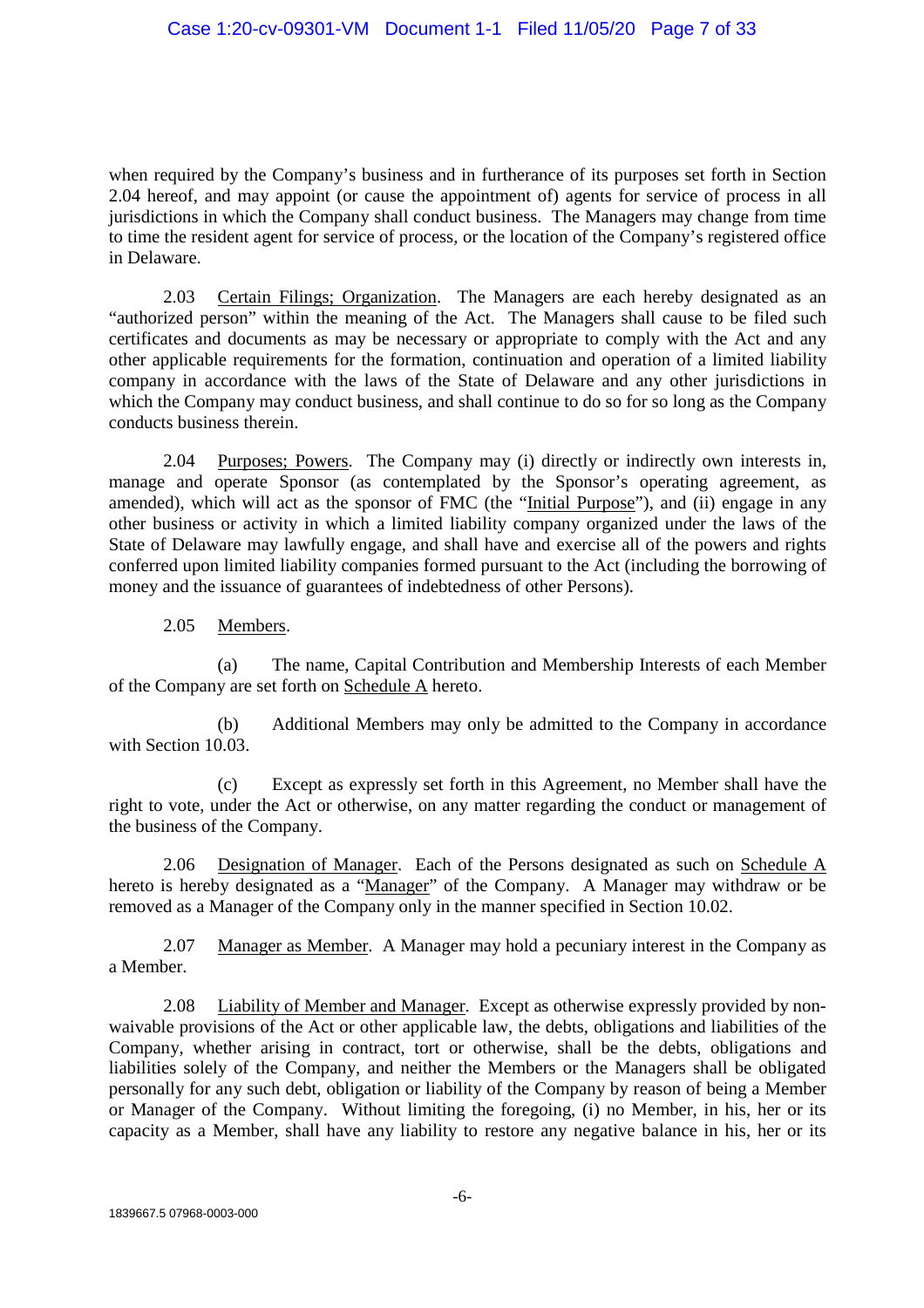Capital Account, (ii) the failure of the Company to observe any formalities or requirements relating to exercise of its powers or management of its business or affairs under this Agreement or the Act shall not be grounds for imposing personal liability on the Members or Managers for the debts, obligations or liabilities of the Company and (iii) under applicable law, the Members may, under certain circumstances, be liable to the Company to the extent of previous distributions made to them in the event that the Company does not have sufficient assets to discharge its liabilities.

2.09 No Partnership. The Company is not intended to be a general partnership, limited partnership or joint venture, and no Member shall be considered to be a partner or joint venturer of any other Member, for any purposes other than income tax purposes, and this Agreement shall not be construed to suggest otherwise.

2.10 Title to Company Property. All property owned by the Company, whether real or personal, tangible or intangible, shall be deemed to be owned by the Company as an entity, and no Member, individually, shall have any ownership of such property. The Company may hold any of its assets in its own name or in the name of its nominee, which nominee may be one or more trusts. Any property held by a nominee trust for the benefit of the Company shall, for purposes of this Agreement, be treated as if such property were directly owned by the Company.

2.11 Nature of Member's Interest. The interests of all of the Members in the Company are personal property and shall not, under any circumstances, be considered real property.

# **ARTICLE III CAPITAL CONTRIBUTIONS**

3.01 Capital Contributions; Loans. On or prior to the date of this Agreement, each Member has contributed the Capital Contributions to the capital of the Company as set forth in Schedule A. Other than such Capital Contributions, the Members shall not have any obligation to make any other Capital Contributions to the Company and any other Capital Contributions to the Company shall be made by the Members on a voluntary basis. No Member shall be obligated to make any loan to the Company. In the event that any Member does make additional Capital Contributions to the Company in accordance with the terms of this Agreement, then Schedule A shall be amended to reflect such additional Capital Contributions.

3.02 No Interest on Capital Contributions. No interest shall accrue on any Capital Contribution to the Company, and no Member shall have the right to withdraw or to be repaid any Capital Contribution made by him, her or it or to receive any other payment in respect of his, her or its Membership Interests in the Company, including, without limitation, as a result of the withdrawal or resignation of such Member from the Company (including any payment contemplated by Section 18-604 of the Act, and this Section 3.02 shall expressly constitute "provision otherwise" for the purposes of Section 18-604 of the Act), except as specifically provided in this Agreement.

## **ARTICLE IV DISTRIBUTIONS**

4.01 Distributions. Except as otherwise provided in this Agreement (including Sections 4.02 and 11.02), distributable assets of the Company shall be distributed to the Members at such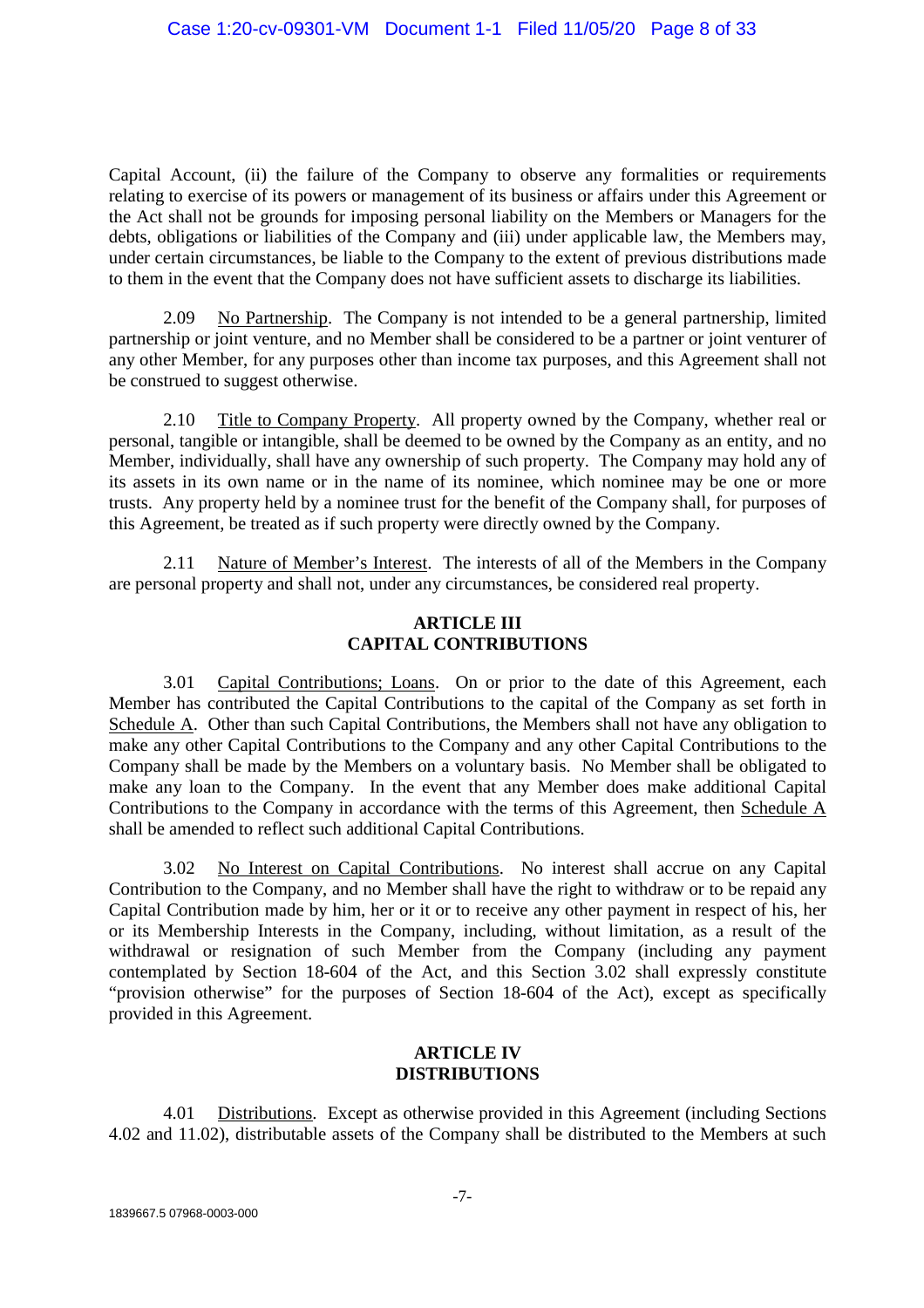times prior to the dissolution and liquidation of the Company as shall be determined by the Managers. Any such distributions (including a distribution in kind of any Founder Shares held by the Company at such time) shall be made pro rata to each Member in accordance with his or its Membership Interest. Notwithstanding the foregoing, upon a distribution of the Founder Shares, 7,828 of the Founder Shares otherwise allocable to each of David Boris and Marshall Kiev (and/or their respective Affiliate receiving Founder Shares at such time) pursuant to the foregoing sentence (or other proceeds attributable thereto or securities into which such number of Founder Shares have been exchanged or otherwise converted) shall instead be reallocated to Stephen Vogel and/or his Affiliates, such that he or such Affiliates shall receive the 15,656 Founder Shares (or other proceeds attributable thereto or securities into which such number of Founder Shares have been exchanged or otherwise converted) so reallocated.

The Company shall distribute any Founder Shares received by it from Sponsor (or any successor to or Affiliate thereof) no later than 10 days following the receipt by the Company thereof, in each case subject to the terms of the applicable Lockup Period and provided that the Members execute any required documentation including a lockup agreement.

4.02 Withholding and Other Taxes. If the Managers determine in good faith that there is a material possibility that the Company may be obligated to pay (or collect and pay over) the amount of any tax with respect to any Member's share of any income or distributions from the Company, then at the Managers' election, (i) the Company shall pay (or collect and pay over) the amount of such tax to the appropriate taxing authority or (ii) if there is no adequate source of cash at the Company level to pay any such tax (determined in good faith by the Managers), then the Managers may require any such Member to pay an amount equal to such taxes to the Company on or prior to the date any such taxes are due. Any amounts so paid pursuant to the foregoing clause (i) shall be treated as having been distributed to the relevant Member(s) in respect of which such tax is due and shall reduce future distributions by such amount to such Member(s) accordingly.

4.03 Distribution of Assets in Kind. Prior to dissolution of the Company, if any assets of the Company are distributed in kind, such assets shall be distributed on the basis of their fair market value on the date of distribution as determined by the Managers. Any Member entitled to any interest in such assets shall, unless otherwise determined by the Managers, receive separate assets of the Company and not an interest as a tenant-in-common or other undivided interest with other Members so entitled in any asset being distributed, notwithstanding anything to the contrary in Section 18-605 of the Act. Each Member acknowledges that any securities of FMC it receives may be subject to the Lockup Period.

4.04 Limitations on Distributions. Notwithstanding any provision to the contrary contained in this Agreement, the Company shall not be required to make any distribution to a Member if such distribution would violate Section 18-607 or Section 18-804 of the Act.

# **ARTICLE V ALLOCATION OF NET PROFITS AND NET LOSSES**

5.01 Basic Allocations. Except as provided in Section 5.02 below (which shall be applied first), Net Profits and Net Losses of the Company for any relevant period shall be allocated among the Members in such a manner as to cause the Capital Account balances of each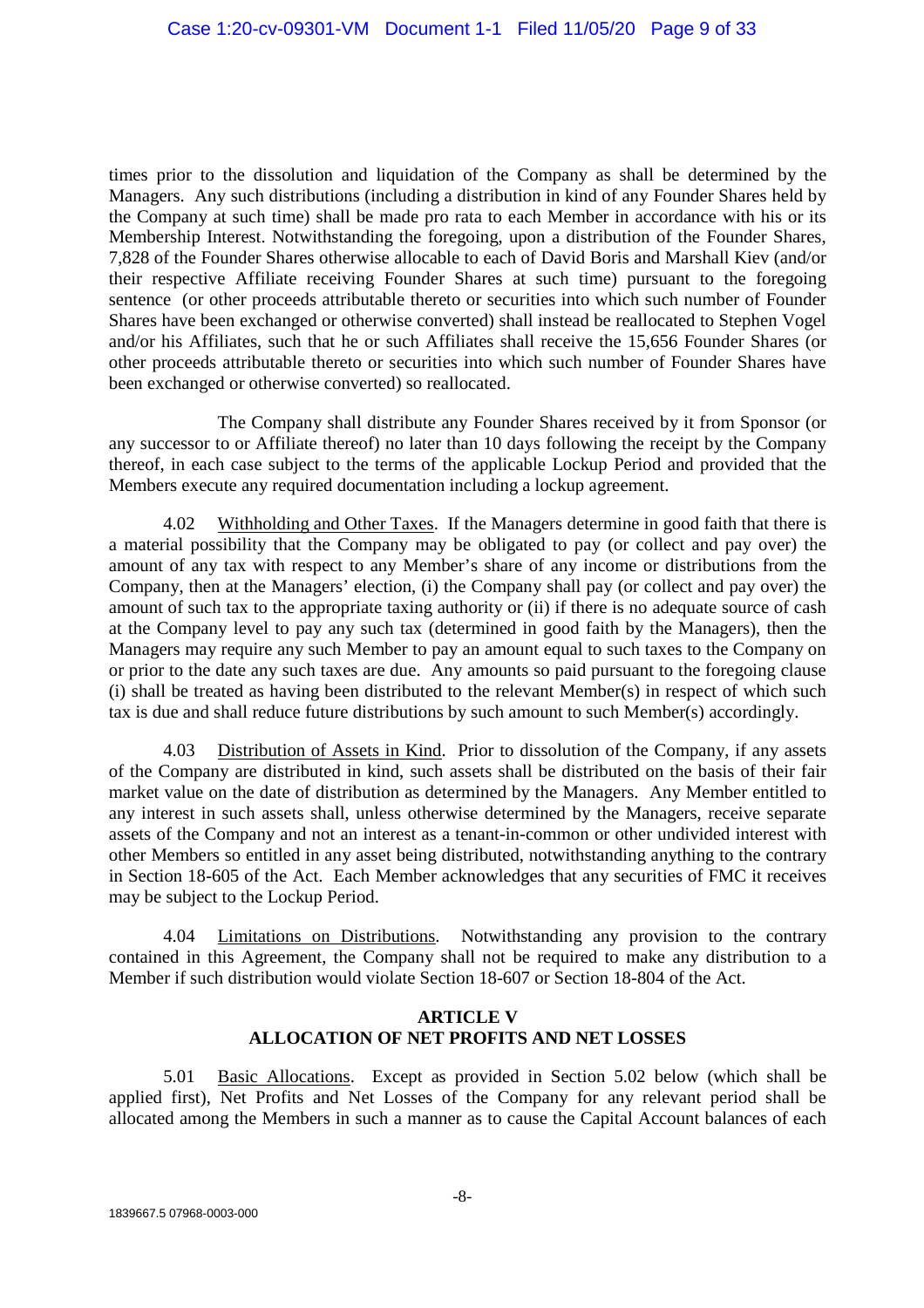Member to equal as nearly as possible the amounts distributed or distributable to each Member pursuant to Section 4.01.

5.02 Regulatory Allocations. Notwithstanding the provisions of Section 5.01 above, any allocation required to be made under Treasury Regulation Section 1.704 (including, but not limited to, allocations relating to "minimum gain chargeback", "nonrecourse deductions", "qualified income offset") and Code Section 704(c) shall be made prior to the allocation set forth in Section 5.01

5.03 Timing of Allocations. Allocations of Net Profits, Net Losses and other items of income, gain, loss and deduction pursuant to this Article V shall be made for each Fiscal Year of the Company as of the end of such Fiscal Year; provided, however, that if the Carrying Value of the assets of the Company are adjusted in accordance with clause (ii) of the definition of "Carrying Value," the date of such adjustment shall be considered to be the end of a fiscal year for purposes of computing and allocating such Net Profits, Net Losses and other items of income, gain, loss and deduction.

# **ARTICLE VI MANAGEMENT**

#### 6.01 Management of the Company.

(a) Subject to the provisions of this Agreement and the Act, the management and control of the business and affairs of the Company shall be vested in the Managers who shall be deemed to be and shall have all of the rights, powers, duties and responsibilities of a "manager" within the meaning of the Act. Except as otherwise specifically provided herein, the Managers shall have full, exclusive and complete discretion to manage the business and affairs of the Company, to make all decisions affecting the business and affairs of the Company and to take such actions as the Managers deem necessary or appropriate to accomplish the purpose of the Company as set forth herein.

(b) All management and other responsibilities not specifically reserved to the Members in this Agreement shall be vested in the Managers, and the Members shall have no voting rights hereunder or under the Act except as specifically provided in this Agreement. Except as may be expressly provided otherwise elsewhere in this Agreement, no Member (other than a Member who is also a Manager) shall have any right, power or authority to act for or on behalf of the Company, to do any act that would be binding on the Company, or to incur any expenditures on behalf of the Company. Each Member agrees to defend, indemnify and hold harmless the Company, the Managers and the other Members and their respective officers, directors, stockholders, employees, general and limited partners, member, managers, trustees, agents and Affiliates against any claim, loss, damage, liability, cost or expense of any nature, arising out of, or resulting or relating to, any action taken by such Member in violation of the provisions of this Section 6.01(b). Decisions or actions taken by the Managers in accordance with this Agreement shall constitute decisions or actions of the Company and shall be binding on each Member, and officer and employee, if any, of the Company.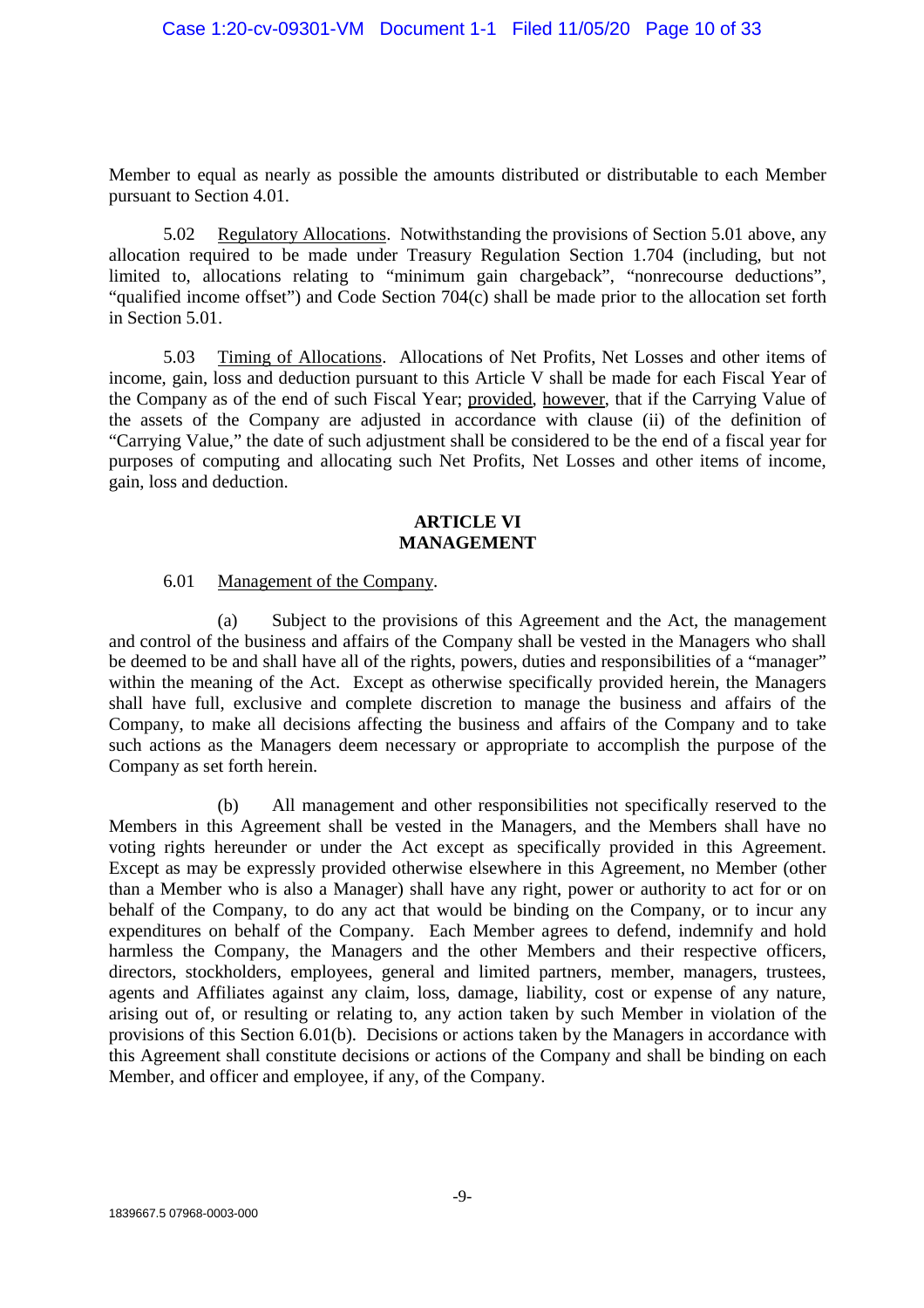(c) Specifically, but not by way of limitation, but subject to all other provisions of this Agreement, including Section 6.02, the Managers shall be authorized in the name of and on behalf of the Company to do all things necessary or appropriate, to carry on the business and purposes of the Company, including, pay any and all fees and to make any and all expenditures which the Managers deem necessary or appropriate in connection with the formation of the Company, general and administrative expenses of the Company, the management of the affairs of the Company, and the carrying out of their obligations and responsibilities under this Agreement or any other agreement to which the Company is a party, including, without limitation, fees, reimbursements and expenditures payable to any Member or Manager or their respective Affiliates.

## 6.02 Actions By the Managers.

(a) Except as otherwise provided by this Section 6.02, each Manager shall be authorized to take lawful actions on behalf of the Company (and its Subsidiaries through the Company) in the ordinary course of business of the Company and its Subsidiaries to manage the ordinary course day-to-day management of the Company (and its Subsidiaries through the Company).

(b) Notwithstanding anything to the contrary herein, the Company will not take or agree or otherwise commit to take, nor cause or authorize any of its Subsidiaries to take or agree or otherwise commit to take, any of the following actions without the affirmative vote at a meeting or prior written consent of at least a Majority of the Managers:

(i) make any expenditures or incur any expenses, liabilities or obligations in excess of \$500;

(ii) hire or terminate, or pay compensation to (or amend any existing compensation terms with respect to), any employees, independent contractors, consultants or other service providers of the Company or its Subsidiaries;

(iii) cause the Sponsor to vote its shares to approve the adoption of an equity incentive plan for FMC or to approve any equity incentive grants by FMC to any senior executive or entity involved with the management of FMC (to the extent the Sponsor is required to approve any such grants);

(iv) engage, or terminate the engagement of, any investment bankers, underwriters, lawyers, accountants or other professional service providers for the Company or its Subsidiaries;

(v) terminate, replace or appoint a new independent auditor for the Company and its Subsidiaries;

(vi) offer or issue additional equity securities of FMC or any of its Subsidiaries (or any options, warrants or other rights to acquire, or securities convertible into such equity securities) in connection with a Business Combination;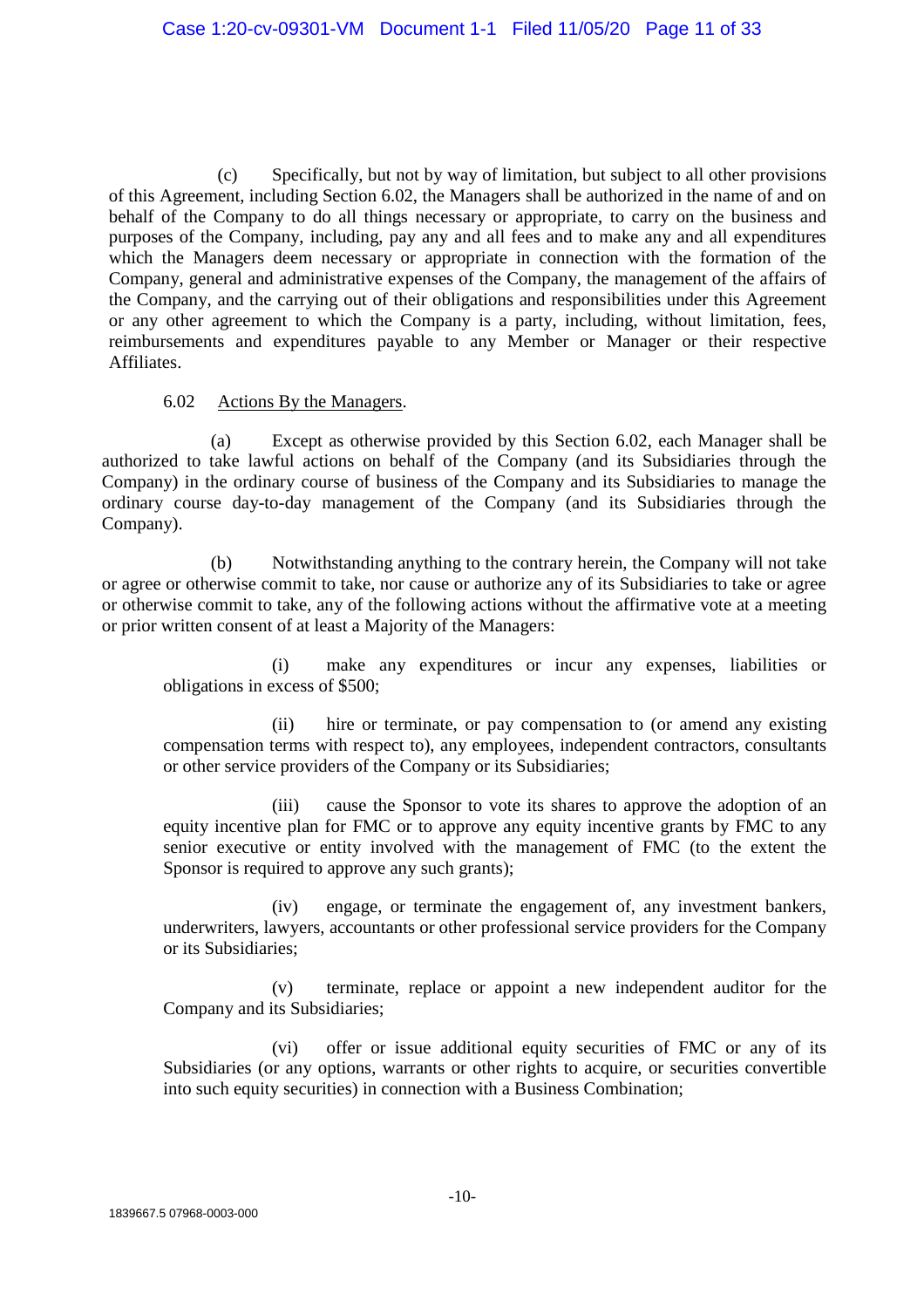(vii) redeem, repurchase or otherwise acquire any equity securities of FMC or any of its Subsidiaries (or any options, warrants or other rights to acquire, or securities convertible into such equity securities) in connection with a Business Combination;

(viii) adopt or amend any business plans or budgets for the Company or its Subsidiaries;

(ix) enter into or consummate the Business Combination;

(x) permit or cause the Company or any of its Subsidiaries to consolidate or merge with or into any Person or enter into any other similar business combination transaction;

(xi) sell, assign, exclusively license or otherwise dispose of or transfer, in one transaction or a combination or series of related transactions, (A) all or substantially all of the assets of the Company and its Subsidiaries, taken as a whole, or (B) a majority of the equity interests of any Subsidiary of the Company;

(xii) making any public announcements or issuing any press releases on behalf of the Company or its Subsidiaries;

(xiii) incur, create, issue, assume, guarantee or otherwise become directly or indirectly liable, contingently or otherwise, with respect to any Indebtedness of the Company or its Subsidiaries;

(xiv) waive any rights of the Company or its Subsidiaries under any Indebtedness of third parties owed to the Company or its Subsidiaries;

(xv) subject any material asset or property of the Company or its Subsidiaries to any Liens;

(xvi) purchase, acquire, exclusively license or otherwise obtain any business or assets (outside of the ordinary course of business) of another Person, or any equity interests or other proprietary interest, directly or indirectly, in any other entity;

(xvii) entering into, terminating, materially amending, or waive or assign any material right under, any material contract of the Company or its Subsidiaries; or

(xviii) taking any action, the approval of which, would normally require the approval of a board of directors of a Delaware corporation under the Delaware General Corporation Law and other applicable Delaware law;

(xix) appoint, remove or replace any Person as an independent director of FMC or a Subsidiary of FMC (other than a Manager also serving in such role, to the extent applicable, which shall be governed by Section  $6.02(c)(iii)$ ;

(xx) incur any investment banking, broker or finders' fees;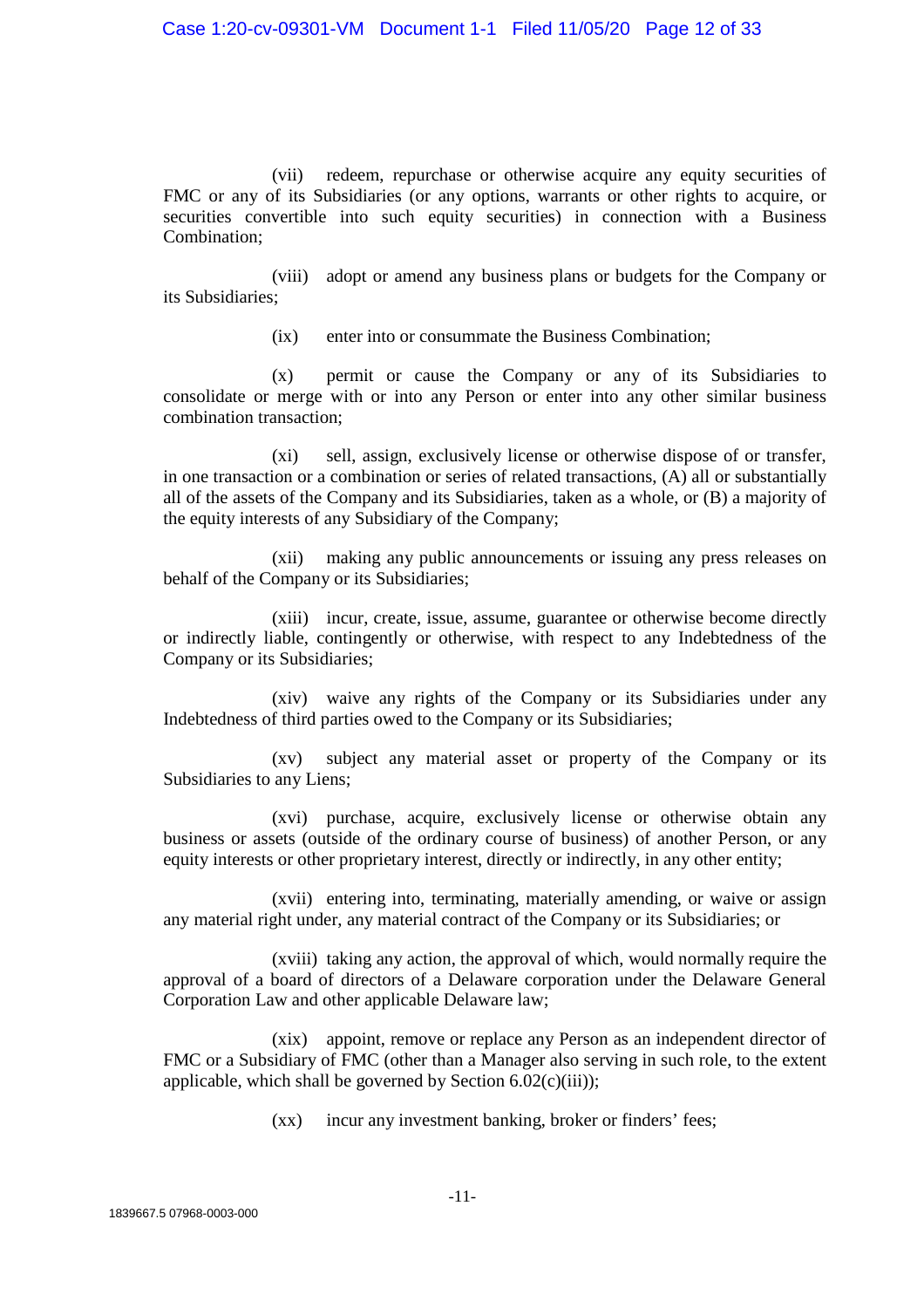(xxi) create any new Subsidiary;

(xxii) purchase, lease or otherwise acquire or becoming liable for any interests in real property;

(xxiii) commence or settle any Action; or

(xxiv) take any other action or enter into any other transaction that is outside of the ordinary course of business and not otherwise described in Section 6.02(c).

(c) Notwithstanding anything to the contrary herein, the Company will not take or agree or otherwise commit to take, nor cause or permit any of its Subsidiaries to take or agree or otherwise commit to take, any of the following actions without the unanimous affirmative vote at a meeting or prior written consent of all of the Managers:

(i) pay any compensation to any Members, Managers or their respective Affiliates or Immediate Family Members;

(ii) forfeit any Founder Shares or any indirect interest in them (such indirect interest to include any membership interest in the Sponsor);

(iii) appoint, remove or replace any Person as a director of FMC or a Subsidiary of FMC other than an independent director that is not also a Manager;

(iv) amend, or waive any rights of the Company under, the Certificate or this Agreement;

(v) change the business of the Company from the Initial Purpose or any subsequent business of the Company, including entering into any new line of business or exiting any line of business;

(vi) enter into or be a party to any transactions or agreements (including employment, consulting or similar agreements) with, or terminate, not renew or amend, modify or waive the terms of any existing arrangement with, any Member or Manager or any of their respective Affiliates (except for transactions made in the ordinary course of business pursuant to the reasonable requirements of the business of the Company and its Subsidiaries which are upon fair and reasonable terms that are approved by a Majority of the Managers);

(vii) enter into or commit to enter into or make any investment in any other Person or establish any non-wholly-owned Subsidiary or form any joint venture or partnership outside of the ordinary course of business;

(viii) hire, appoint terminate or remove any executive officers (or equivalent persons) of the Company or its Subsidiaries or amend the compensation terms or agreements of such persons;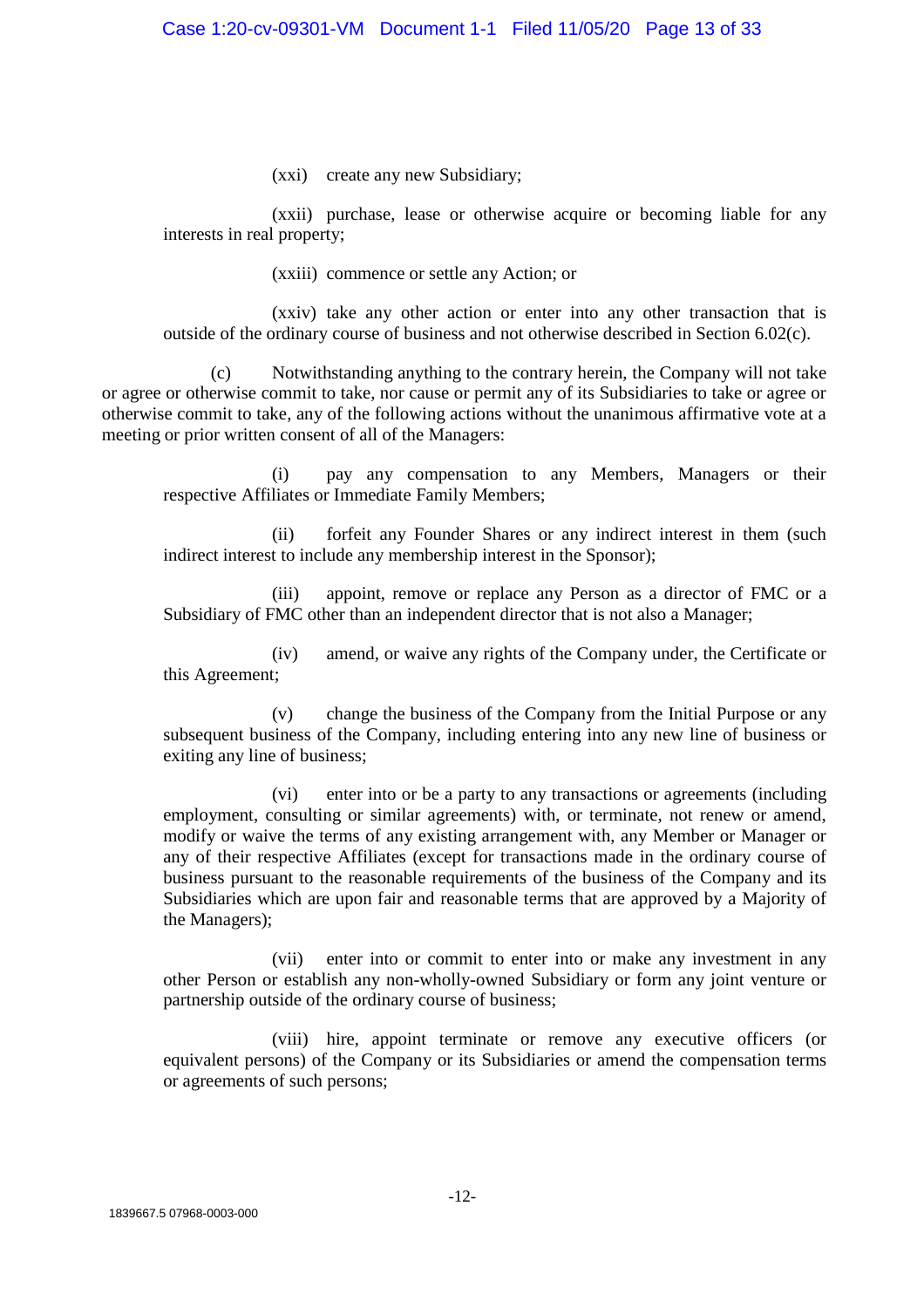(ix) adopt, implement, amend, modify or terminate any equity incentive compensation plan of the Company or any of its Subsidiaries, including increasing the number of awards available for grants or issuances thereunder;

(x) voluntarily liquidate, dissolve, wind up or terminate the affairs of the Company or any of its Subsidiaries;

(xi) institute proceedings to adjudicate the Company or any of its Subsidiaries as bankrupt, or consent to the filing of a bankruptcy proceeding against the Company or any of its Subsidiaries, or file a petition or answer or consent seeking reorganization of the Company or any of its Subsidiaries under the United States Bankruptcy Code or any other similar applicable federal, state or foreign Law, or consent to the filing of any such petition against the Company or any of its Subsidiaries, or consent to the appointment of a receiver or liquidator or trustee or assignee in bankruptcy or insolvency of the Company or any of its Subsidiaries, or make an assignment for the benefit of creditors of the Company or any of its Subsidiaries or admit in writing the inability of the Company or any of its Subsidiaries to pay its debts generally as they become due;

(xii) offer or issue additional Membership Interests or other equity securities of the Company or any of its Subsidiaries (or any options, warrants or other rights to acquire, or securities convertible into Membership Interests or other equity securities of the Company or any of its Subsidiaries, or any equity appreciation rights, phantom equity or profit sharing rights with respect to the Company or its Subsidiaries), or admit additional Members to the Company, excluding any issuances by FMC or its Subsidiaries in connection with the Business Combination, which shall instead require the consent of a Majority of the Managers under Section 6.02(b)(vi); or

(xiii) redeem, repurchase or otherwise acquire any outstanding Membership Interests or other equity securities of the Company or any of its Subsidiaries (or any options, warrants or other rights to acquire, or securities convertible into Membership Interests or other equity securities of the Company or any of its Subsidiaries, or any equity appreciation rights, phantom equity or profit sharing rights with respect to the Company or its Subsidiaries), other than as otherwise required pursuant to this Agreement or the agreements under which they were issued by the Company or its Subsidiary, and excluding any acquisitions by FMC or its Subsidiaries in connection with the Business Combination, which shall instead require the consent of a Majority of the Managers under Section 6.02(b)(vii).

(d) For the avoidance of doubt, and notwithstanding anything to the contrary contained in this Agreement, (i) nothing in this Section 6.02 will give any Manager or Member the right or obligation to take any action as a director, officer or employee of FMC or its Subsidiaries, and (ii) to the extent that any Manager or Member serves as a director, officer or employee of FMC or its Subsidiaries, this Section 6.02 will not govern their actions in such capacities, and nothing herein will be deemed to prevent them from fulfilling their fiduciary duties on behalf of FMC or its Subsidiaries.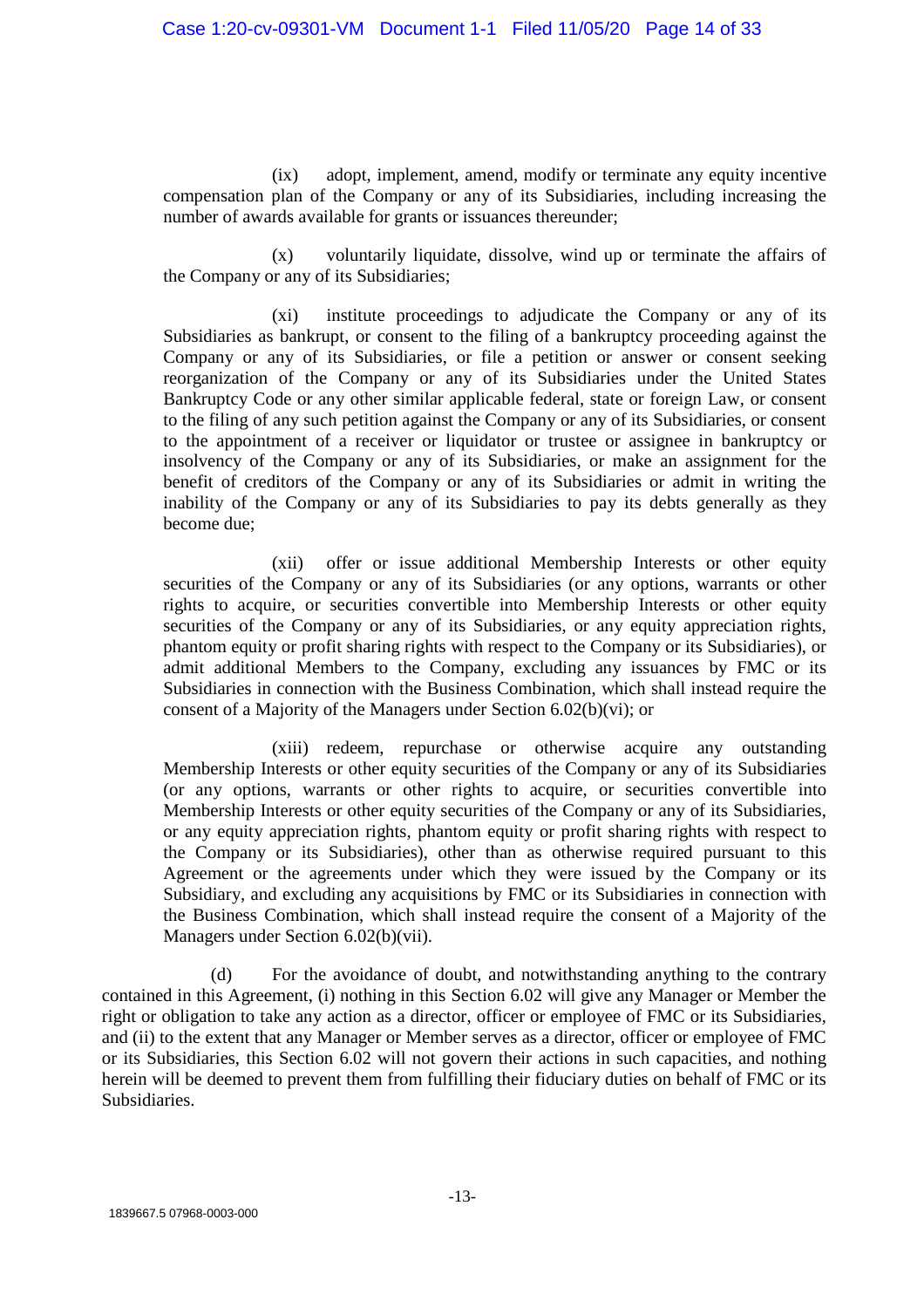6.03 Efforts. Except as otherwise approved by all Managers, until the Business Combination is consummated, each Manager shall devote substantially all of his or her full business time to the Company and its Subsidiaries; provided, that the foregoing will not prohibit any Manager from spending time in connection with passive personal investments or providing services to nonprofit or civic associations, so long as none of the foregoing impairs such Manager's ability to perform his, her or its obligations on behalf of the Company and its Subsidiaries.

6.04 Compensation of Manager and Members. No payment shall be made by the Company to a Manager or Member for such Manager's or Member's services as a Manager or Member, as the case may be, except as may otherwise be specifically provided in this Agreement. In addition, no Manager nor any of its Affiliates shall receive from FMC any financial, advisory or similar fees or any compensation of any kind in connection with the Business Combination or any financing conducted in connection therewith; provided however, that a Manager and/or its Affiliates may receive compensation under an employment agreement, consulting agreement, services agreement or other agreement with FMC and/or any Affiliate of FMC to provide ongoing services to FMC and/or such Affiliate for any period beginning on or after the date of the Business Combination. Each Manager shall be entitled to reimbursement from the Company for all out of pocket expenses incurred by him, her or it in managing and conducting the business and affairs of the Company, to the extent approved in accordance with the requirements of Section 6.02. Notwithstanding the foregoing, any independent Manager appointed in accordance with Section 10.02(b) shall be permitted to receive reasonable compensation as determined by all other Managers then serving.

# **ARTICLE VII COVENANTS**

# 7.01 Confidentiality.

(a) Each Member and Manager agrees that the information relating to the business and operations of the Company and/or its Subsidiaries, including, without limitation, reports, financial information, trade secrets, research information, finances and financial projections, current or future business plans and models and other business or operational information (the "Company Confidential Information"), regardless of whether such information is designated as "confidential information" at the time of its disclosure, is confidential and proprietary. Each Member and Manager agrees not to (a) use the Company Confidential Information except in overseeing or managing their investment in the Company or to the extent on behalf of the Company or its Subsidiaries in furtherance of their authorized duties on behalf of the Company or its Subsidiaries (the "Approved Purpose") or (b) disclose the Company Confidential Information, except (i) to its Representatives having a "need-to-know" such Company Confidential Information in connection with the Approved Purpose, and who have undertaken an obligation (pursuant to a services agreement or otherwise) or agreed to maintain the confidentiality of the Company Confidential Information or (ii) to the extent such Company Confidential Information is otherwise publicly available without any violation of this Section 7.01(a) by such Member or Manager or any of their Representatives. Each Member and Manager agrees to take all steps reasonably necessary to protect the secrecy of the Company Confidential Information, and to prevent the Company Confidential Information from falling into the public domain or into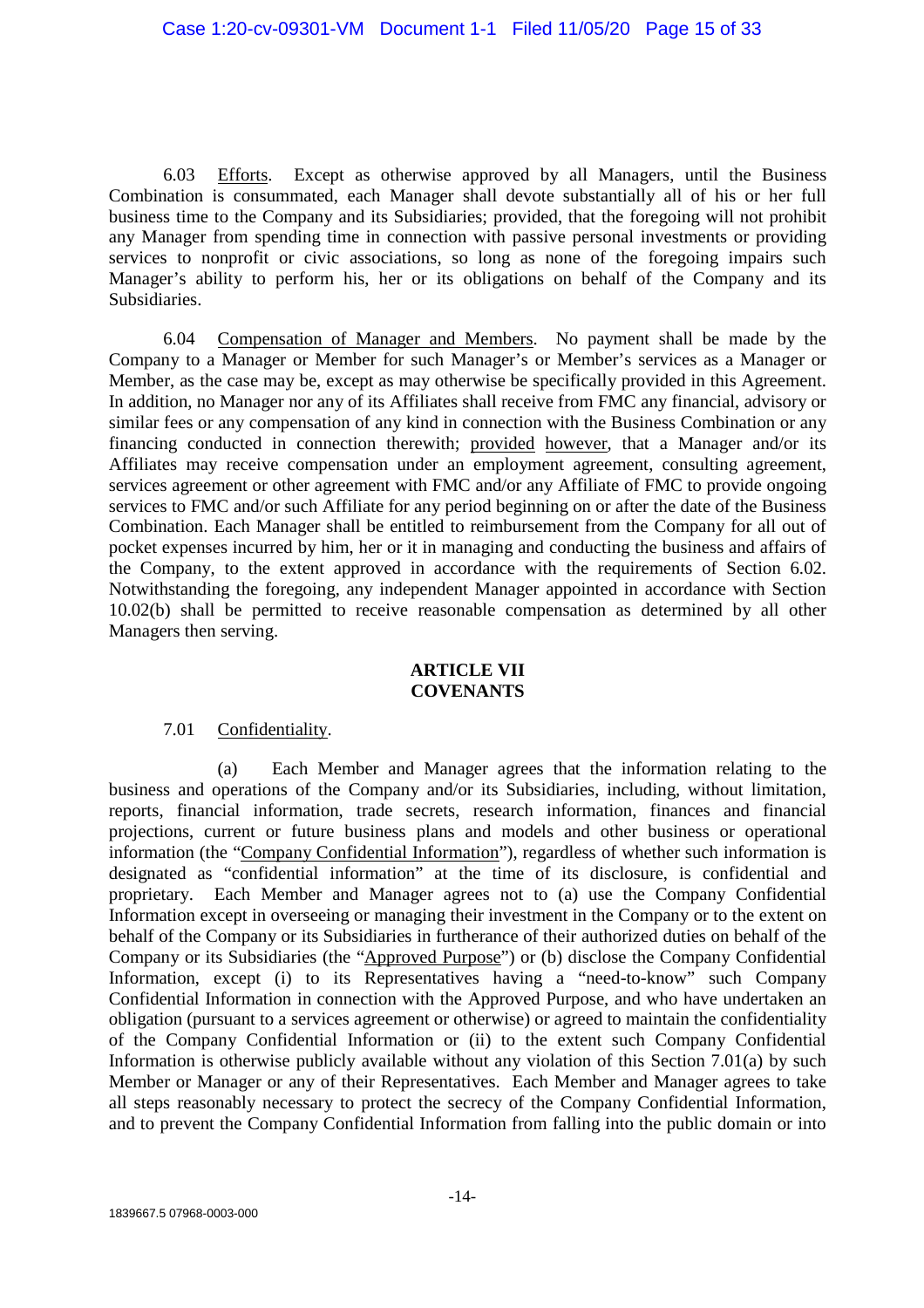the possession of unauthorized Persons. In the event that a Member or Manager or its Representatives becomes legally compelled to disclose any Company Confidential Information, such Member or Manager will provide the Company with prompt written notice of such requirement so that the Company may seek a protective order or other remedy or waive compliance with this Section 7.01(a), and such Member or Manager will, and will cause its Representatives to, reasonably cooperate with any efforts by the Company to seek a protective order or other remedy. In the event that such protective order or other remedy is not obtained, or the Company waives compliance with this Section 7.01(a), the Member or Manager or its Representatives may, without violating this Section 7.01(a), provide such Company Confidential Information so long as they furnish only that portion of such Company Confidential Information which is legally required to be provided as advised in writing by outside counsel and use their commercially reasonable efforts to obtain assurances that confidential treatment will be accorded such Company Confidential Information.

(b) The Company and each Member and Manager may, in connection with the business of the Company and its Subsidiaries, receive certain confidential or proprietary information of a Member or Manager or their Affiliates or Immediately Family Members, including financial condition, tax information and contact lists ("Member/Manager Confidential Information"), regardless of whether such information is designated as "confidential information" at the time of its disclosure, which information shall remain the confidential and proprietary information of the disclosing Member or Manager (the "Disclosing Person"). The Company and each other Member and Manager agree not to (a) use the Member/Manager Confidential Information of another Member or Manager except to the extent reasonably necessary or appropriate in furtherance of the business of the Company and its Subsidiaries and their authorized duties on behalf of the Company or its Subsidiaries or (b) disclose the Member/Manager Confidential Information of another Member or Manager except (i) to its Representatives having a "need-to-know" such Member/Manager Confidential Information to the extent reasonably necessary or appropriate in furtherance of the business of the Company and its Subsidiaries and their authorized duties on behalf of the Company or its Subsidiaries, and who have undertaken an obligation (pursuant to a services agreement or otherwise) or agreed to maintain the confidentiality of the Member/Manager Confidential Information or (ii) to the extent such Member/Manager Confidential Information is otherwise publicly available without any violation of this Section 7.01(b) by the Company or such Member or Manager or any of their Representatives. The Company and each Member and Manager agrees to take all steps reasonably necessary to protect the secrecy of the Member/Manager Confidential Information of another Member or Manager, and to prevent the Member/Manager Confidential Information of another Member or Manager from falling into the public domain or into the possession of unauthorized Persons. In the event that the Company or a Member or Manager or its Representatives becomes legally compelled to disclose any Member/Manager Confidential Information of another Member or Manager, the Company or such Member or Manager, as applicable, will provide the Disclosing Person with prompt written notice of such requirement so that such Disclosing Person may seek a protective order or other remedy or waive compliance with this Section 7.01(b), and the Company or such Member or Manager, as applicable, will, and will cause its Representatives to, reasonably cooperate with any efforts by the Disclosing Person to seek a protective order or other remedy. In the event that such protective order or other remedy is not obtained, or the Disclosing Person waives compliance with this Section 7.01(b), the Company or such Member or Manager or its Representatives, as applicable, may, without violating this Section 7.01(b), provide such Member/Manager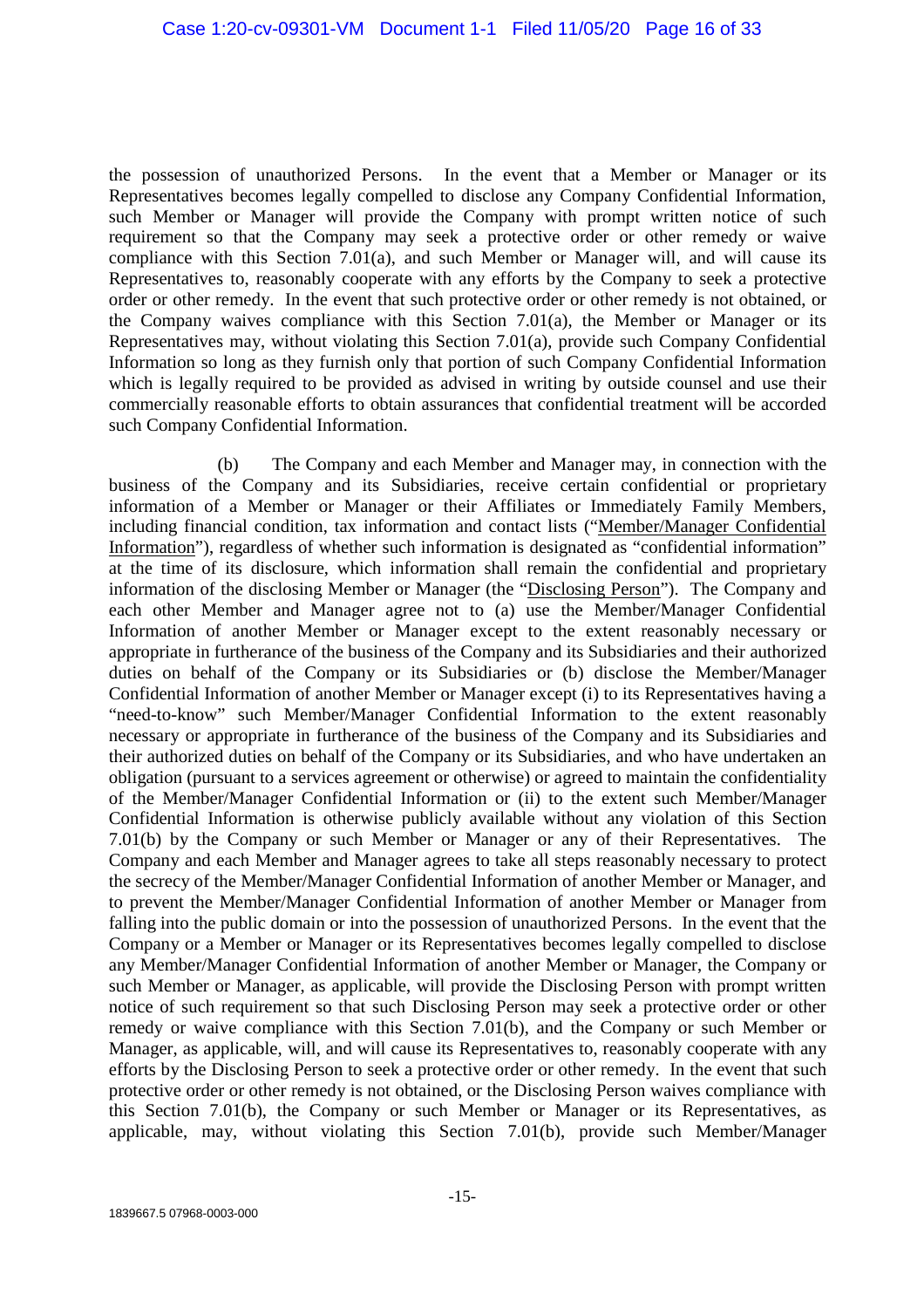Confidential Information so long as they furnish only that portion of such Member/Manager Confidential Information which is legally required to be provided as advised in writing by outside counsel and use their commercially reasonable efforts to obtain assurances that confidential treatment will be accorded such Member/Manager Confidential Information.

## 7.02 Business Opportunities; Limitation on Other Activities.

(a) During the period from the date hereof until the earlier of the dissolution and liquidation of FMC or the closing of the Business Combination, each Member and Manager must present any business opportunities that become available to such Member or Manager or its Affiliate that could reasonably be considered appropriate for FMC for the Business Combination, and such Member or Manager or Affiliate thereof may only pursue such business opportunity other than on behalf of the Company and its Subsidiaries (including on behalf of any other Person) if approved by a Majority of the Managers (except that if any of Manager other than the presenting Manager is also participating in such opportunity, such approval shall be the unanimous approval of the Managers). The foregoing will not limit any fiduciary duties that a Member or Manager, or Affiliate thereof, may have to FMC or its Subsidiaries as a director, officer or employee of FMC or its Subsidiaries, and in the event of any conflict between such fiduciary duties to FMC or its Subsidiaries and this Section 7.02(a), compliance by such Member or Manager or Affiliate with such fiduciary duties to FMC or its Subsidiaries will prevail, and such Member or Manager or Affiliate shall not be deemed to have violated this Section 7.02(a) as a result of complying with such fiduciary duties.

(b) Without limiting Section 6.03, except as otherwise approved by all Managers, other than FMC and its Subsidiaries, no Manager or Member may, directly or indirectly, (i) perform any services on behalf of any other special purpose acquisition company, other than Pacific Special Acquisition Corp. or related entities or (ii) invest in any other special purpose acquisition company or public shell company other than as a passive investor.

7.03 Non-Solicitation of Contacts. Notwithstanding Section 7.02, each Manager and Member shall continue to own the rights to their investment contacts that they bring to the Company or its Subsidiaries, including those that may invest in the Company or its Subsidiaries, including the Sponsor or FMC. In furtherance of the foregoing, each Manager and Member agrees that during the period from the date hereof until two years after the earlier of (i) the dissolution and liquidation of FMC or (ii) the end of the Lock-Up Period (such period, the "Restricted Period"), such Manager or Member and its Affiliates will not, without the prior written consent of the owning Manager or Member (which may be withheld in its sole discretion), individually or on behalf of any other Person (other than, if applicable, the Company or its Subsidiaries in the performance of its duties on behalf of the Company or its Subsidiaries), directly or indirectly: (a) solicit or attempt to solicit any investment contact of another Member or Manager for any reason; or (b) in any way interfere with or disrupt, or attempt to interfere with or disrupt, the relationship between any other Manager or Member and its investment contacts.

7.04 Non-Disparagement. Each Member and Manager agrees that during the Restricted Period, such Member or Manager and its Affiliates will not, directly or indirectly engage in any conduct that involves the making or publishing (including through electronic mail distribution or online social media) of any public written or oral statements or remarks (including the repetition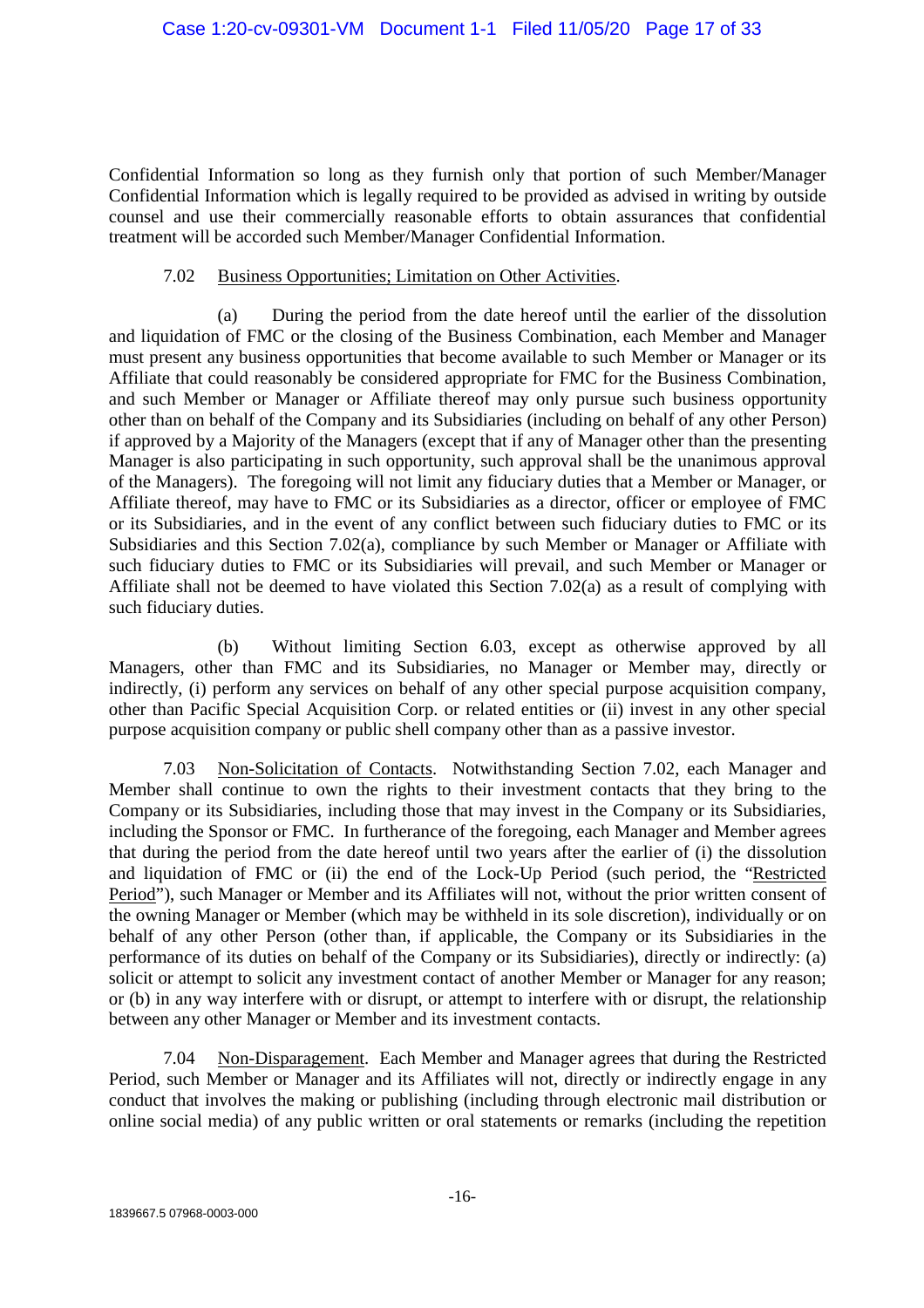or distribution of derogatory rumors, allegations, negative reports or comments) that are disparaging, deleterious or damaging to the integrity, reputation or good will of one or more of the Company or any of its Subsidiaries, Members or Managers. Notwithstanding the foregoing, subject to Section 7.01 above, the provisions of this Section 7.04 shall not restrict any Member or Manager or Affiliate thereof from providing truthful testimony or information in response to a subpoena or investigation by a governmental authority or in connection with any legal action by the Manager or Member or Affiliate thereof against the Company or any of its Subsidiaries, Members or Managers under this Agreement that is asserted in good faith.

7.05 Litigation. Each Member and Manager hereby represents and warrants to the Company and each other Member and Manager that as of the date of this Agreement there are no pending or, to its actual present knowledge as of the date of this Agreement, threatened Actions or Orders outstanding, in any case, against such Member or Manager or its Affiliate that could reasonably be expected to have an adverse effect on the Company or its Subsidiaries, such Member or Manager's interest in the Company or the ability of such Member or Manager to fulfill its obligations under this Agreement. Each Member and Manager agrees that during the Restricted Period, it will promptly (but in any event within five (5) Business Days) notify the Company and each other Manager upon becoming aware of any such Action or Order being brought or threatened against such Member or Manager or its Affiliate.

# **ARTICLE VIII LIABILITY AND INDEMNIFICATION**

8.01 Exculpation. No Indemnified Person (as defined below) shall have any liability to the Company or to any Member or Manager for any loss suffered by the Company which arises out of any action or inaction by such Indemnified Person with respect to the Company (i) if such Indemnified Person so acted or omitted to act (A) in the good faith and reasonable belief that such course of conduct was in, or was not opposed to, the best interests of the Company, or (B) in reliance on the provisions of this Agreement, and (ii) such course of conduct did not constitute gross negligence, fraud, willful malfeasance or material breach of this Agreement by such Indemnified Person, nor shall any Indemnified Person be liable to the Company or any Member or Manager for losses due to such mistakes, action, or inaction or to the negligence, dishonesty or bad faith of any broker or other agent of the Company, provided that they shall have been selected in good faith. The Manager may consult with counsel and accountants in respect of Company affairs and be fully protected and justified in any reasonable action or inaction that is taken in accordance with the advice or opinion of such counsel or accountants, provided that they shall have been selected in good faith.

8.02 Indemnification. The Company shall indemnify, out of the assets of the Company only (including cash and the proceeds from liability insurance, if any), and hold harmless each Indemnified Person, to the fullest extent permitted by applicable law, from and in respect of all (a) reasonable fees, judgments, fines, costs, and expenses (including reasonable attorneys' fees) paid in connection with or resulting from any Action, and any appeal therefrom, relating to this Agreement or the activities of the Company against any Indemnified Person, its properties, business, or affairs, (b) losses or damages resulting from such Actions, and any appeal therefrom, including amounts paid in settlement or compromise (if recommended by attorneys for the Company) of any such Action, and any appeal therefrom, and (c) losses or damages (including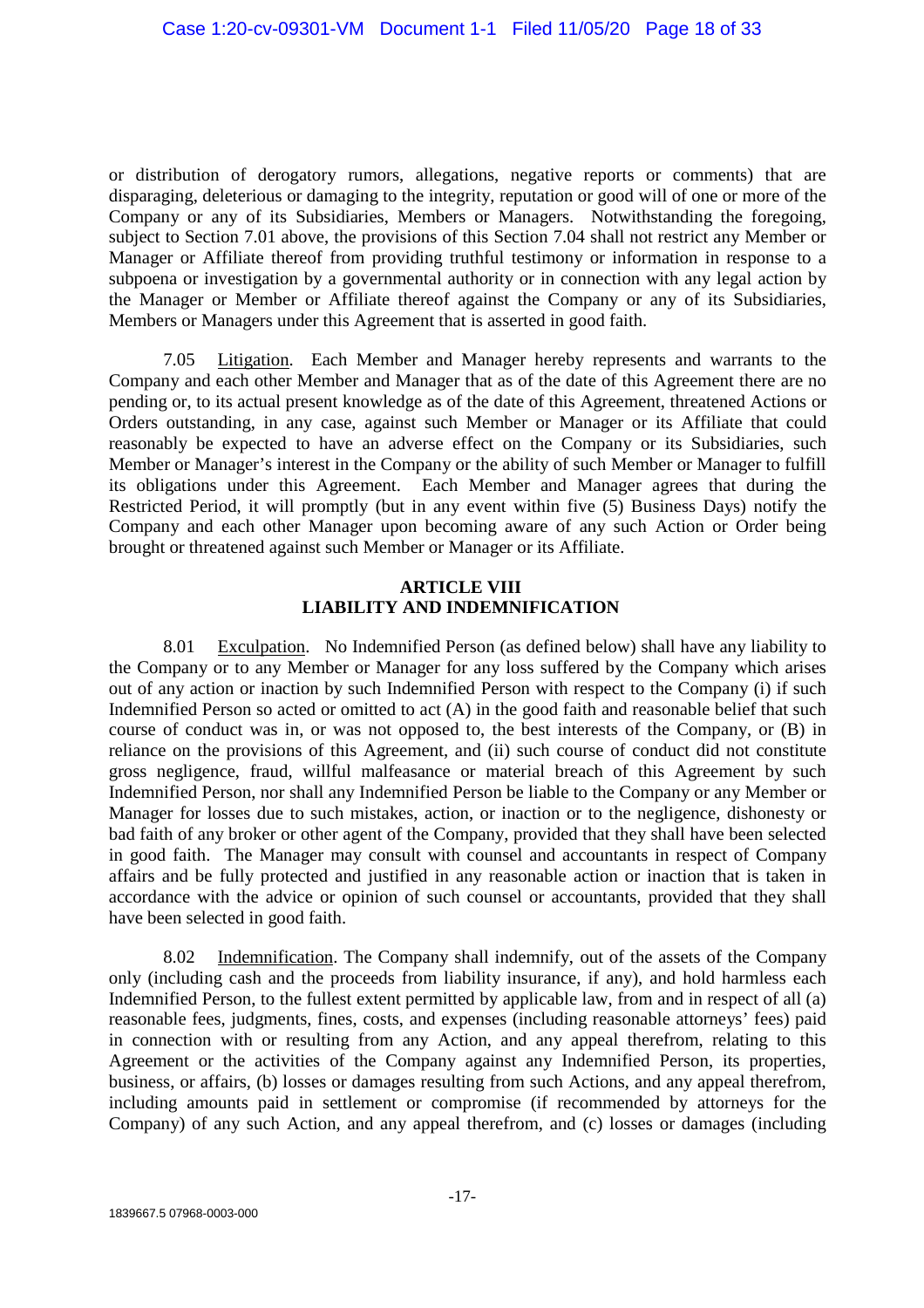reasonable attorneys' fees and costs) resulting from Actions arising from or relating to the acts of the Indemnified Person in connection with the Initial Purpose or any other activities relating to such Indemnified Person's responsibilities to the Company or its Subsidiaries; provided, however, that this indemnity shall not extend to the Indemnified Person if (i) the Indemnified Person acted with (A) willful misconduct or gross negligence, or (B) with respect to any criminal action or proceeding, the Indemnified Person had reasonable cause to believe such Indemnified Person's conduct was unlawful. The term "Indemnified Person" shall mean: (a) each Person that is or was, or has agreed to become, a Manager or Member, or is or was serving, or has agreed to serve, at the request of the Company, as a director, officer, manager or trustee of, or in a similar capacity with, another corporation, partnership, limited liability company, joint venture, trust or other enterprise; and (b) the Liquidator, if any. To the fullest extent permitted by applicable law, the reasonable, out-of-pocket expenses (including reasonable attorneys' fees, disbursements, fines and amounts paid in settlement) incurred by an Indemnified Person in defending any Action relating to or arising out of such Indemnified Person's performance of its duties on behalf of the Company or its Subsidiaries will, from time to time, be advanced by the Company prior to the final disposition of such Action upon receipt by the Company of an undertaking by or on behalf of such Indemnified Person to repay such amount if it is ultimately determined by a court of competent jurisdiction that such Indemnified Person is not entitled to be indemnified as authorized in this Section 8.02. The provisions of this ARTICLE VIII are contract rights between the Company and each Indemnified Person at any time while this ARTICLE VIII and the relevant provisions of the Act or other applicable law are in effect, and any repeal, amendment or modification of this ARTICLE VIII or any such law shall not affect any rights or obligations then existing with respect to any state of facts or proceeding then existing. The rights of an Indemnified Person under this ARTICLE VIII are in addition to, and not in limitation of, any other rights to exculpation or indemnification from the Company or any of its Subsidiaries under any other contract between the Company or its Subsidiaries and such Indemnified Person. To the fullest extent permitted by applicable law, if any portion of this ARTICLE VIII is invalidated on any ground by any court of competent jurisdiction, then the Company will nevertheless indemnify each Indemnified Person as to costs, charges and expenses (including reasonable attorneys' fees), judgments, fines and amounts paid in settlement with respect to any Action, whether civil, criminal, administrative or investigative, including an Action by or in the right of the Company or any of its Subsidiaries, to the fullest extent permitted by any applicable portion of this ARTICLE VIII that has not been invalidated.

# **ARTICLE IX BOOKS AND RECORDS; FISCAL MATTERS**

9.01 Books and Records. The Managers shall keep or cause to be kept complete and accurate books and records with respect to the operations of the Company in accordance with generally accepted accounting principles consistently applied. Such books and records shall be maintained and be available, in addition to any documents and information required to be made available to a Member under the Act, at the principal office of the Company or in such other location as the Managers may designate, for examination and copying during ordinary business hours upon reasonable notice to the Company by any Member, or his, her or its duly authorized representative, at such Member's reasonable request and at such Member's own expense, as applicable, for any purpose reasonably related to such Member's interest in the Company.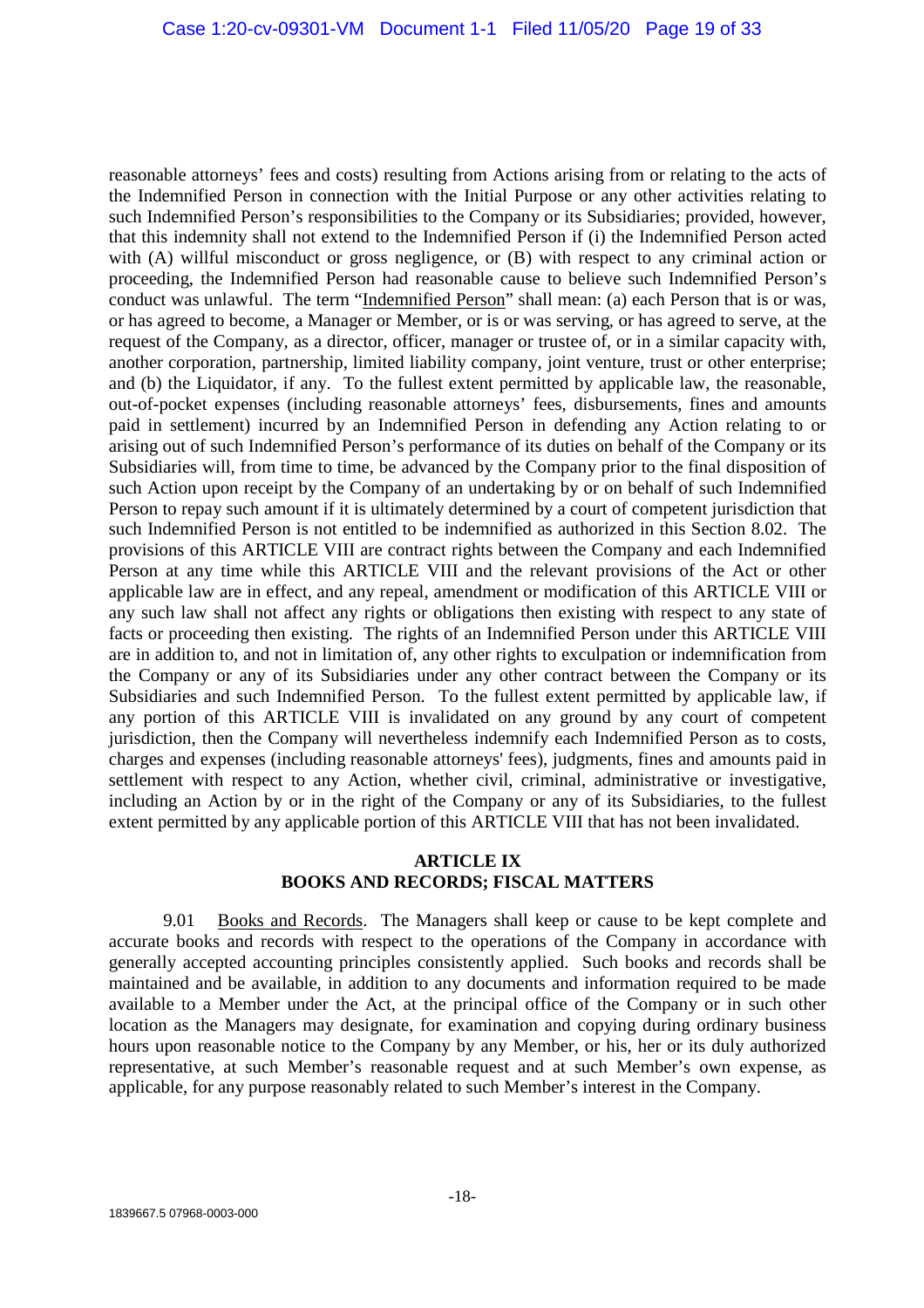9.02 Tax Matters Member. The Manager designated as such on Schedule A shall be the "tax matters partner" of the Company for the purposes of Code Section 6231 and the "partnership representative" pursuant to Section 6223(a) of the Code (in each such capacity, the "Tax Matters Member"). The Tax Matters Member shall cause the Company's accountant to prepare, and timely file, all Company tax returns, and shall timely make all other filings required by any governmental authority having jurisdiction to require such filing, the cost of which shall be borne by the Company. The Tax Matters Member shall also cause to be delivered to the Members, within ninety (90) days after the expiration of each tax year of the Company, such information relating to the Company as the Managers determines are necessary for the Members to complete their federal, state and/or local income tax returns that include such tax year. Without the consent of all Managers, no election shall be made by the Company or any Member to be excluded from the application of the provisions of subchapter K of the Code or from any similar provision of state tax laws.

9.03 Bank Accounts. The Managers may cause the Company to open and maintain one or more accounts with such financial institutions as the Managers may determine to be necessary or advisable. The Managers are authorized to execute checks and other documents on behalf of the Company with respect to such accounts. To the extent deemed necessary or advisable by the Managers, the Company shall adopt resolutions more specifically effectuating the foregoing provisions of this Section 9.03.

# **ARTICLE X TRANSFERS OF INTERESTS**

#### 10.01 Restrictions on Transfer of Members Interests by Members.

(a) A Member may not Transfer all or any portion of its Membership Interests without the unanimous prior approval of the Managers.

(b) Notwithstanding Section 10.01(a), a Member may, with notice to the Company, Transfer all or any portion of its Membership Interests to an Immediate Family Member or Affiliate of such Member so long as (x) the recipient of such Transfer agrees in writing to be bound by the terms of this Agreement and (y) the Transferring Member retains all voting control and other management rights with respect to such Membership Interests.

(c) Any actual or purported Transfer in contravention of any of the provisions of this Agreement shall be null and void ab initio and ineffective to Transfer any Member's Membership Interest, or any portion thereof, and shall not bind, or be recognized by, or on the books of, the Company, and any purported transferee in such transaction shall not be or be treated as or deemed to be a Member (or an assignee within the meaning of Section 18-702 of the Act) for any purpose. In the event that after a Transfer permitted by the Section 10.01(b), the recipient of such Transfer is no longer an Immediate Family Member or Affiliate of the Transferring Member or the Transferring Member no longer retains all voting control and other management rights with respect to such Membership Interests, then the Membership Interests that were previously Transferred shall automatically, without any action on the part of the Company, Transferring Member or the recipient of the Transfer, revert back to the Transferring Member.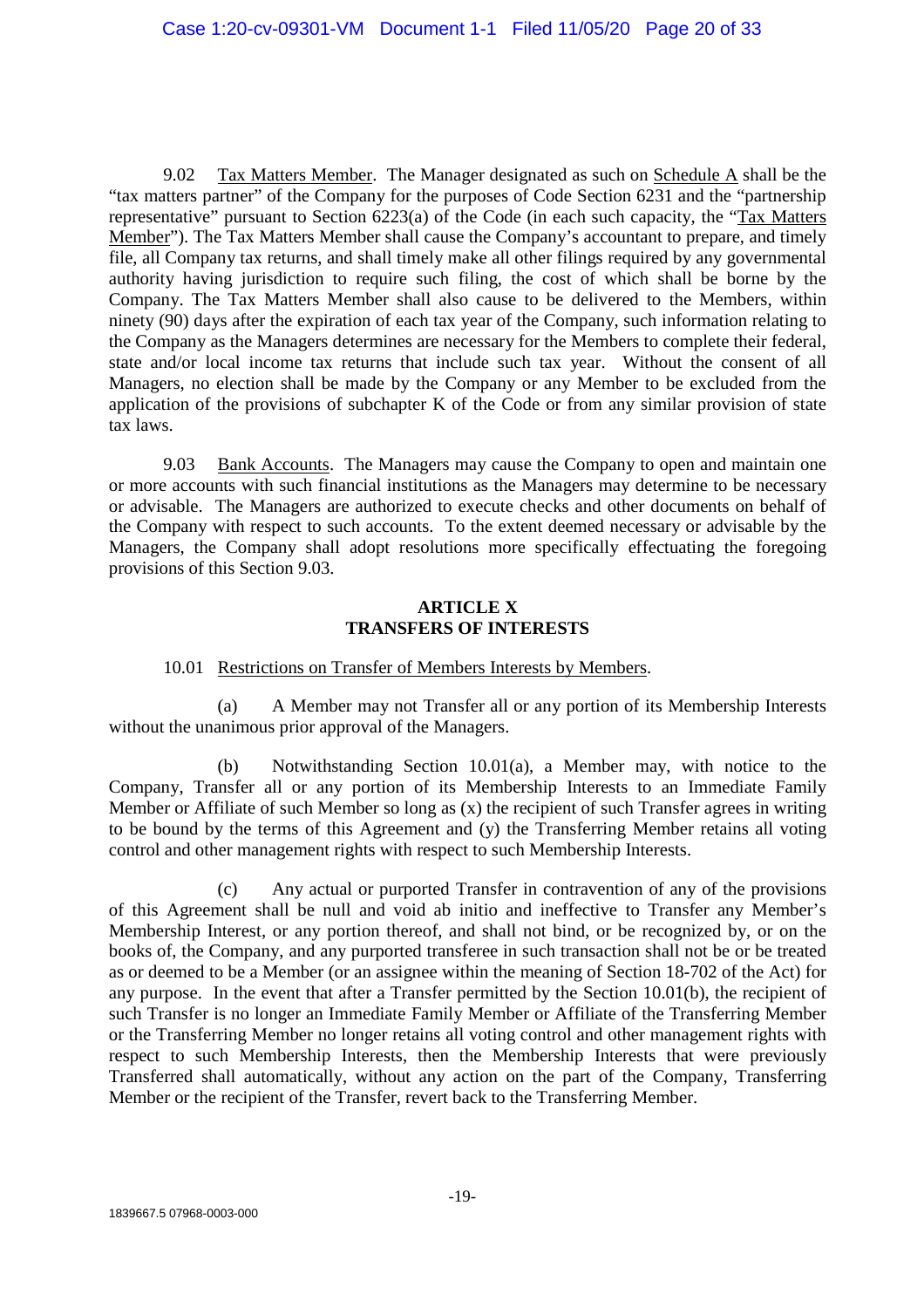(d) Without limiting the foregoing, no Member may transfer its Membership Interests or its direct or indirect interests in the Sponsor or FMC, including the Founder Shares, in violation of any transfer restrictions (including the Lockup Periods) contained in any agreements among the Members, the Company, its Subsidiaries and/or the underwriters of the IPO, as the case may be.

# 10.02 Withdrawal, Termination or Death of a Manager.

- 
- (a) A Manager may voluntarily resign, withdraw or retire as Manager from the

Company.

(b) In the event that a Manager (x) becomes disabled for any 90 days out of a 120 day period, such that it cannot reasonably perform his or her obligations as Manager under this Agreement, even with reasonable accommodations, as reasonably determined in good faith by a Majority of Managers (excluding such disabled Manager) after receiving a supporting opinion from a physician mutually acceptable to the disabled Manager (or his or her legal representative) and at least one other Manager, (y) dies or (z) is adjudicated by a court of competent jurisdiction to be incompetent to manage his or her Person or his or her property, such Manager shall be removed. In the event of any removal of a Manager pursuant to this Section 10.02(b), the remaining Managers will appoint an individual, mutually agreeable to such remaining Managers, to serve as an independent Manager under this Agreement; provided, that in the event that the remaining cannot agree upon an independent Manager within thirty (30) days after the removal of the Manager under this Section 10.02(b), unless otherwise agreed by both Managers, each Manager shall select pick their preference for a person to serve as an independent Manager of the Company, and such two selected persons shall together choose an individual to serve as the independent Manager promptly after their selection.

(c) Except as otherwise set forth in this Section 10.02, a Manager may not be removed without Cause. A Manager may be removed for Cause, but only if (i) the requirements set forth in the definition of "Cause" in this Agreement are first complied with and (ii) such removal is also approved by a Majority of the Managers (excluding the Manager at issue).

(d) If prior to the Business Combination:

(i) a Triggering Event (as defined in clause (e), below) has occurred with respect to a particular Manager, except if such Triggering Event is the voluntary resignation by a Manager, then such Manager, if a Member, together with any of such Manager's Affiliates and Immediate Family Members that are Members (collectively with such Manager, the "Affected Member Group"), will forfeit that amount of Membership Interests (or any such Membership Interests underlying any derivative instruments related thereto, such as options or "profits interests") that are equal to the amount of Membership Interests that are transferred to any service provider to the Company, FMC or any Affiliate of the foregoing subsequent to the date of the Triggering Event whose expected duties are comparable to the duties previously performed by the applicable removed Manager; provided, however, that the amount of such forfeited Membership Interests shall not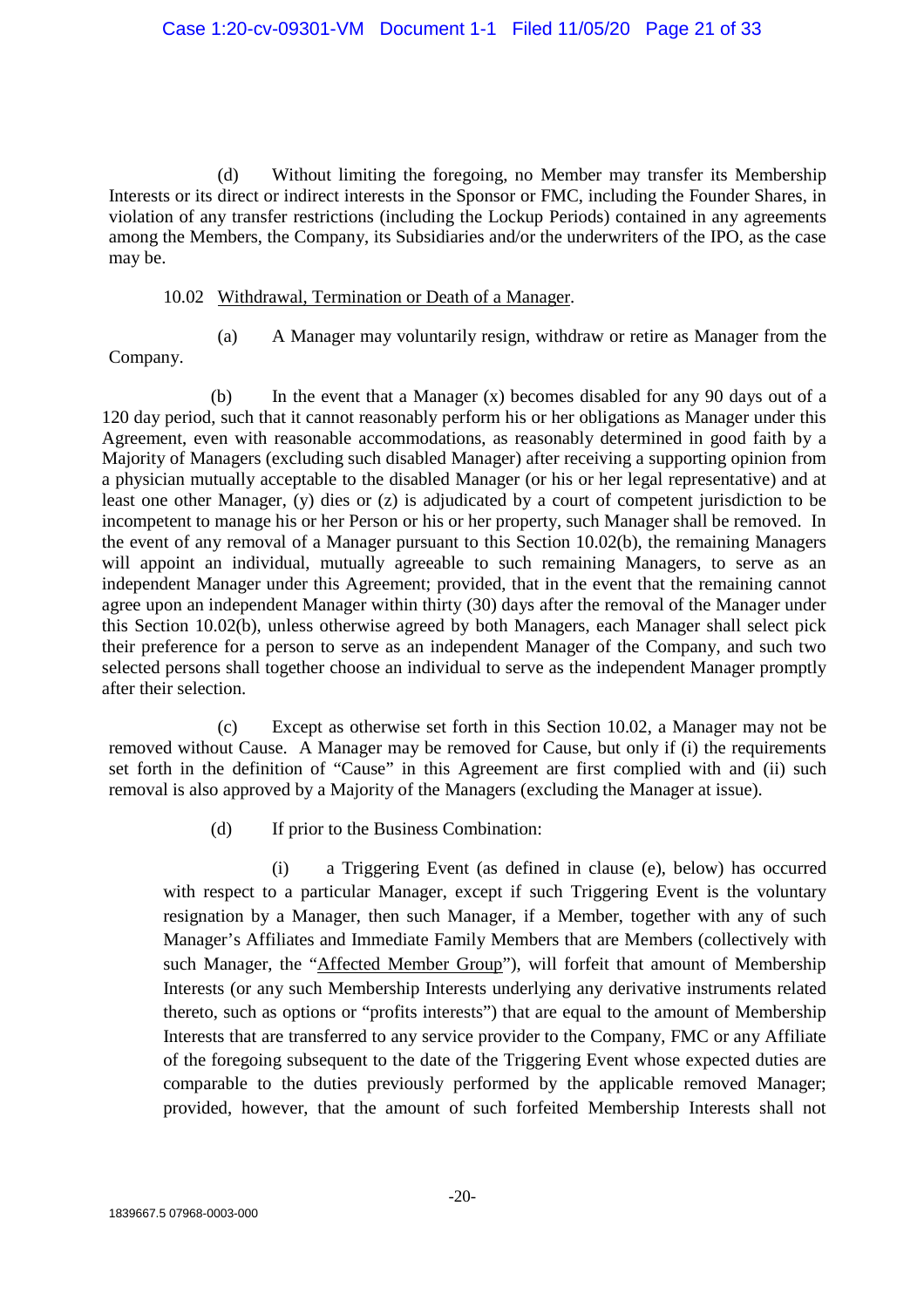exceed 25% of the Membership Interests held by the Affected Member Group immediately prior to the date of the Triggering Event; and

(ii) a Manager voluntary resigns, then such Affected Member Group will forfeit 25% of the Membership Interests owned by them, which such forfeited Membership Interests shall be distributed pro rata to each remaining Member in accordance with his or its Membership Interest.

(iii) In addition, the remaining Membership Interests held by the Affected Member Group, in respect of clauses (i) and (ii) above, shall lose all voting and management rights with respect to the Company and/or such Membership Interests, and the Affected Member Group shall only have economic rights with respect to such Membership Interests as if each such Person was an assignee of such Membership Interests that was not admitted as a Member under the Act.

(e) For purposes of this Agreement, the terms (i) "Cause" means a Manager having been convicted of a felony involving fraud or a securities law violation that would preclude such Manager from serving on the board of a public company listed on Nasdaq; and (ii) "Triggering Event" with respect to any particular Manager means such Manager's (A) death or Permanent Disability, (B) voluntary resignation or (C) termination for Cause. In addition, the term "Permanent Disability" means with respect to a Manager his inability, due to physical or mental incapacity, to perform the essential functions of his position with the Company, with reasonable accommodation, for one hundred eighty (180) consecutive days. Any question as to the existence of a Manager's Permanent Disability as to which such Manager, on the one hand, and the other Managers, on the other hand, cannot agree shall be determined in writing by a qualified independent physician mutually acceptable to such Manager and the other Managers. The determination of Permanent Disability made by such independent physician in writing to such Manager, the Company and the other Managers shall be final and conclusive for all purposes herein. If a Manager voluntarily resigns, withdraws, retires or is removed in accordance with this Section 10.02, then it may be replaced by a successor appointed by a Majority of the Managers then serving.

10.03 Additional Members. Subject to Transfers under Section 10.01(b), additional Members may be admitted to the Company only with the prior approval of all Managers. In connection with any such admission, this Agreement (including Schedule A) shall be amended to reflect the additional Member, his, her or its Capital Contribution, if any, his, her or its Membership Interests and any other rights and obligations of the additional Member. Each additional Member must agree to be bound by the provisions of this Agreement and/or any Lockup Periods, transfer restrictions, voting arrangements and forfeiture requirements that are then applicable to the Founder Shares, or that otherwise may be imposed by the Sponsor's operating agreement or with respect to any other securities of FMC. Each Member, and each Person or entity who is hereinafter admitted to the Company as a Member, hereby: (i) consents to the admission of any such third party admitted in compliance with this Agreement, and to any amendment to this Agreement which may be necessary or appropriate to reflect such admission, and (ii) acknowledges that, in connection with any admission of any such Person, such Member's interest in allocations of Net Profits and Net Losses, distributions and net proceeds upon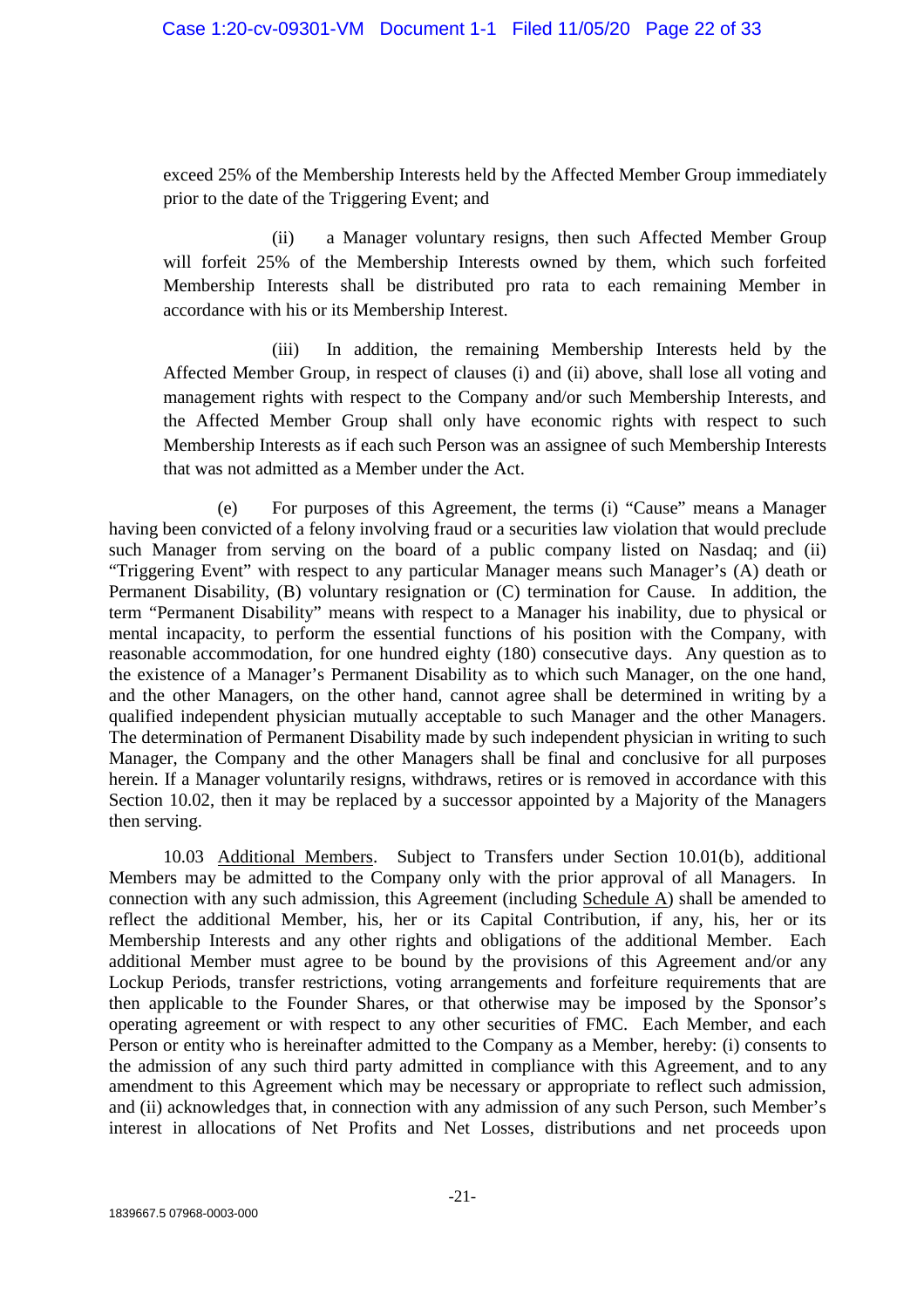liquidation of the Company, may be diluted or otherwise altered (subject to the provisions of this Section 10.03.

# **ARTICLE XI DISSOLUTION AND TERMINATION**

11.01 Events Causing Dissolution. The Company shall be dissolved and its affairs wound up upon:

(a) At any time there are no Members of the Company, unless the Company is continued without dissolution in a manner permitted by the Act;

(b) The sale, disposition or distribution of all securities and assets held by the Company;

(c) The liquidation of the Sponsor unless agreed in writing by all Managers; or

- (d) The election to dissolve the Company made in writing by all the Members.
- 11.02 Distributions Upon Liquidation.

(a) Upon dissolution of the Company, a Majority of the Managers then serving shall appoint a Liquidator from among the Managers. The Liquidator shall satisfy liabilities owing to creditors whether by payment or the making of reasonable provision for payment thereof (including creating such reserves as may be required by non-waivable provisions of Section 18- 804(b) of the Act or as the Liquidator otherwise deems reasonably necessary for any contingent or unforeseen liabilities or obligations of the Company).

(b) After paying such liabilities and providing for such reserves, and to the extent the following have not been previously distributed, the Liquidator shall cause the remaining net assets of the Company (if any) to be distributed among the Members in accordance with Section 4.01 (after taking into account any distributions previously made pursuant to such Section 4.01).

#### **ARTICLE XII MISCELLANEOUS**

12.01 Notices. Any and all notices, requests, elections, consents or demands permitted or required to be made under this Agreement shall be given in writing, signed as required, and shall be delivered personally, or sent by registered or certified mail, or by overnight mail, Federal Express or other similar commercial overnight courier and shall be effective (a) on the fourth Business Day after being sent by registered or certified mail, return receipt requested, postage prepaid, (b) on the first Business Day after being sent by express mail, receipt confirmed or reputable commercial overnight delivery service providing a receipt for delivery, (c) on the date of actual hand delivery or (d) on the date of actual delivery if sent by any other method. In order to be effective, all such notices shall be addressed, if to the Company, at its principal place of business, and if to a Member or a Manager, at the address set forth on Schedule A hereto or the last address on the Company's books.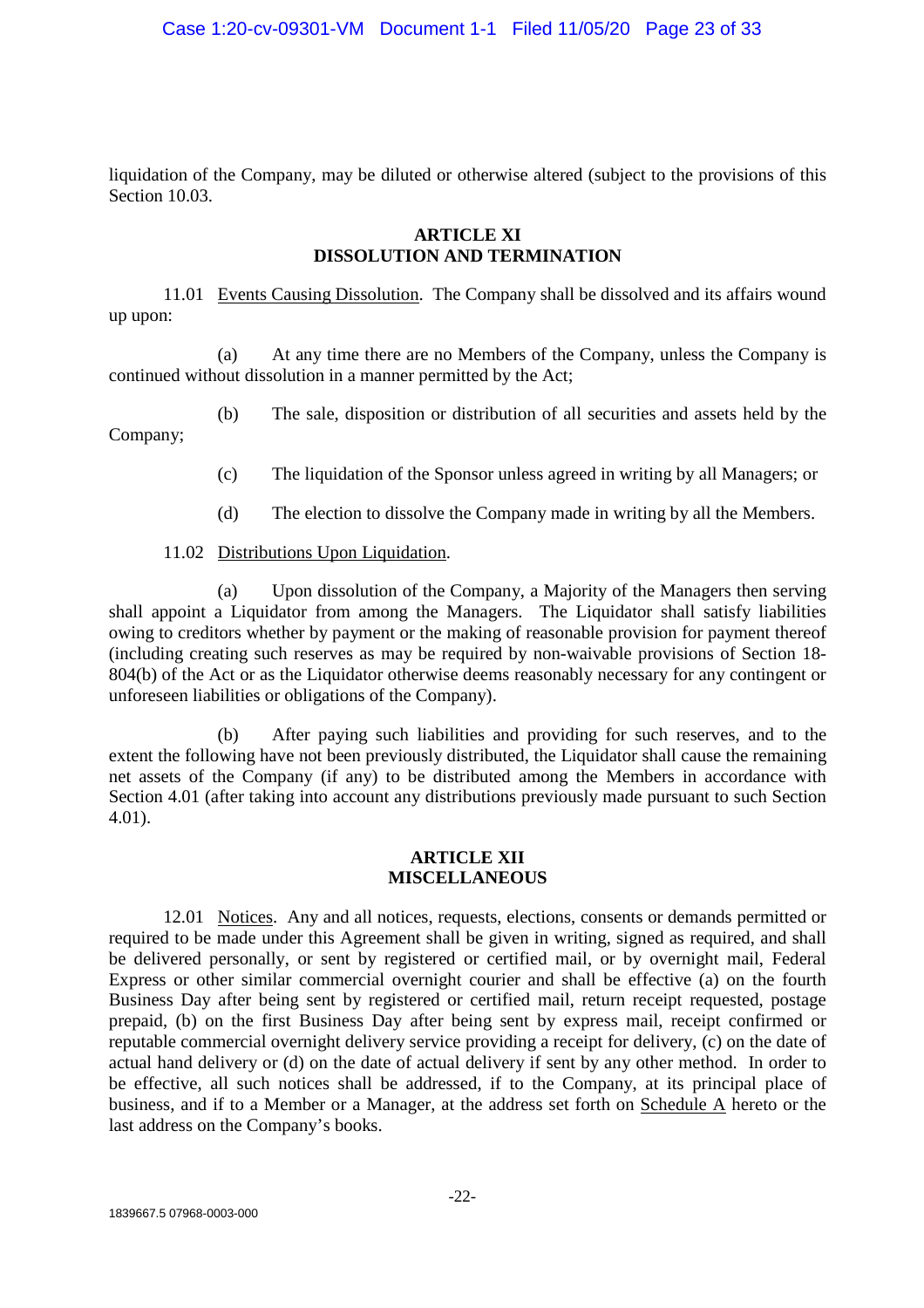12.02 Word Meanings. The words such as "herein," "hereinafter," "hereof," and "hereunder" refer to this Agreement as a whole and not merely to a subdivision in which such words appear unless the context otherwise requires. In this Agreement, unless the context otherwise requires, the word "including" (and with correlative meaning "include") means including without limiting the generality of any description preceding or succeeding such term and shall be deemed in each case to be followed by the words "without limitation". The singular shall include the plural and the masculine gender shall include the feminine and neuter, and vice versa, unless the context otherwise requires. In this Agreement, unless the context otherwise requires: (i) reference to any statute includes any rules and regulations promulgated thereunder; and (ii) any agreement, instrument or law defined or referred to herein or in any agreement or instrument that is referred to herein means such agreement, instrument or law as from time to time amended, modified or supplemented, including (in the case of agreements or instruments) by waiver or consent and (in the case of statutes, regulations, rules or orders) by succession of comparable successor statutes, regulations, rules or orders and references to all attachments thereto and instruments incorporated therein.

12.03 Binding Provisions. Subject to the restrictions on Transfers set forth herein, the covenants and agreements contained herein shall be binding upon, and inure to the benefit of, the parties hereto, their respective successors, successors-in-title, heirs and assigns, and each and every successor-in-interest to any Member or Manager, whether such successor acquires such interest by way of gift, purchase, foreclosure, or by any other method, shall hold such interest subject to all of the terms and provisions of this Agreement.

12.04 Applicable Law; Jurisdiction. This Agreement and the rights and obligations of the parties hereunder shall be governed by and interpreted, construed and enforced in accordance with the laws of the State of Delaware, including the Act, as interpreted by the courts of the State of Delaware, notwithstanding any rules regarding choice of law to the contrary. For purposes of any Action arising out of or in connection with this Agreement or any transaction contemplated hereby, each party hereto (a) irrevocably submits to the exclusive jurisdiction and venue of any state or federal court located within New York County, State of New York, (b) agrees that service of any process, summons, notice or document by U.S. registered mail to such party's respective address set forth in Section 12.01 shall be effective service of process for any Action with respect to any matters to which it has submitted to jurisdiction in this Section 12.04, and (c) waives and covenants not to assert or plead, by way of motion, as a defense or otherwise, in any such Action, any claim that it is not subject personally to the jurisdiction of such court, that the Action is brought in an inconvenient forum, that the venue of the Action is improper or that this Agreement, or the subject matter hereof may not be enforced in or by such court, and hereby agrees not to challenge such jurisdiction or venue by reason of any offsets or counterclaims in any such Action.

12.05 WAIVER OF JURY TRIAL. EACH PARTY HERETO IRREVOCABLY WAIVES ANY AND ALL RIGHT TO TRIAL BY JURY IN ANY ACTION, PROCEEDING, CLAIM OR COUNTERCLAIM, WHETHER IN CONTRACT OR TORT, AT LAW OR IN EQUITY, ARISING OUT OF OR IN ANY WAY RELATED TO THIS AGREEMENT OR THE TRANSACTIONS CONTEMPLATED HEREBY.

12.06 Injunctive Relief. The Membership Interests cannot readily be purchased or sold in the open market, and for that reason, among others, the Company, the Members and the Managers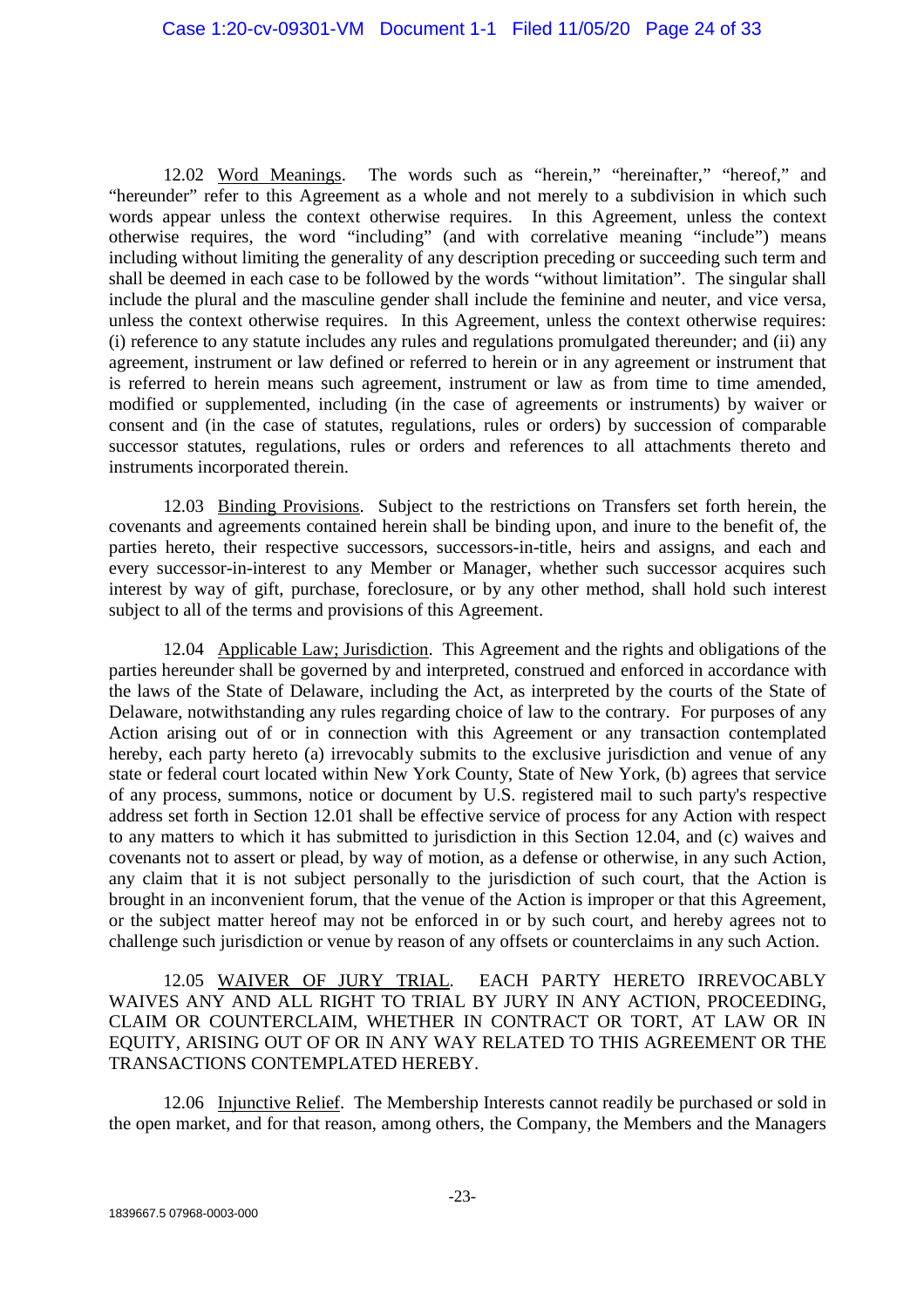will be irreparably damaged in the event this Agreement is not specifically enforced. Each of the Company, the Members and Managers therefore agrees that, in the event of a breach or threatened breach of any provision of this Agreement, including those set forth in ARTICLE VII hereof, the aggrieved party may elect to institute and prosecute proceedings in a court permitted by Section 12.04 to enforce specific performance or to enjoin the continuing breach of this Agreement without the requirement to post a bond or other security or to prove that monetary damages are inadequate. Such remedies will, however, be cumulative and not exclusive, and will be in addition to any other remedy which the Company or any Member or Manager may have.

12.07 Legal Fees. In the event that any dispute among the parties to this Agreement should result in an Action, the prevailing party in such Action will be entitled to recover from the losing party its reasonable fees, costs and expenses of enforcing any right of such prevailing party under or with respect to this Agreement and the transactions contemplated hereby, including such reasonable fees and expenses of attorneys and accountants, which will include all reasonable fees, costs and expenses of appeals.

12.08 Counterparts; Facsimile Signatures. This Agreement may be executed in any number of counterparts, each of which shall be deemed to be an original and all of which together shall constitute one and the same document. Each party to this Agreement may execute and deliver this Agreement by an executed signature page transmitted by facsimile or electronic mail.

12.09 Severability. Each provision of this Agreement shall be considered separable. To the extent that any provision of this Agreement is prohibited or ineffective under the Act or other applicable law, this Agreement shall be considered amended to the minimum extent possible in order to make the Agreement effective under the Act or such other applicable law (and, if the Act or such other applicable law is subsequently amended or interpreted in such manner as to make effective any provision of this Agreement that was formerly rendered invalid, such provision shall automatically be considered to be valid from the effective date of such amendment or interpretation).

12.10 Section Titles; Schedules. Article and Section titles are included herein for descriptive purposes only and shall not control or alter the meaning of this Agreement as set forth in the text. All references herein to Articles, Sections and Schedules will be deemed to be references to Articles and Sections of, and Schedules to, this Agreement unless the context requires otherwise. All Schedules attached hereto will be deemed incorporated herein as if set forth in their entirety herein and, unless otherwise defined therein, all terms used in any Schedule will have the meaning ascribed to such term in this Agreement.

12.11 Amendments; Waivers. Except as otherwise specifically set forth in this Agreement, this Agreement may not be amended (including by way of merger), modified or supplemented except by a written instrument signed by all Members and approved by the Managers in accordance with Section 6.02. The provisions of this Agreement may only be waived in a writing signed by the party against whom enforcement of such waiver is sought (along with any approval of the Managers required by Section 6.02). Waiver by any party hereto of any breach or default by any other party of any of the terms of this Agreement will not operate as a waiver of any other breach or default, whether similar to or different from the breach or default waived. No waiver of any provision of this Agreement will be implied from any course of dealing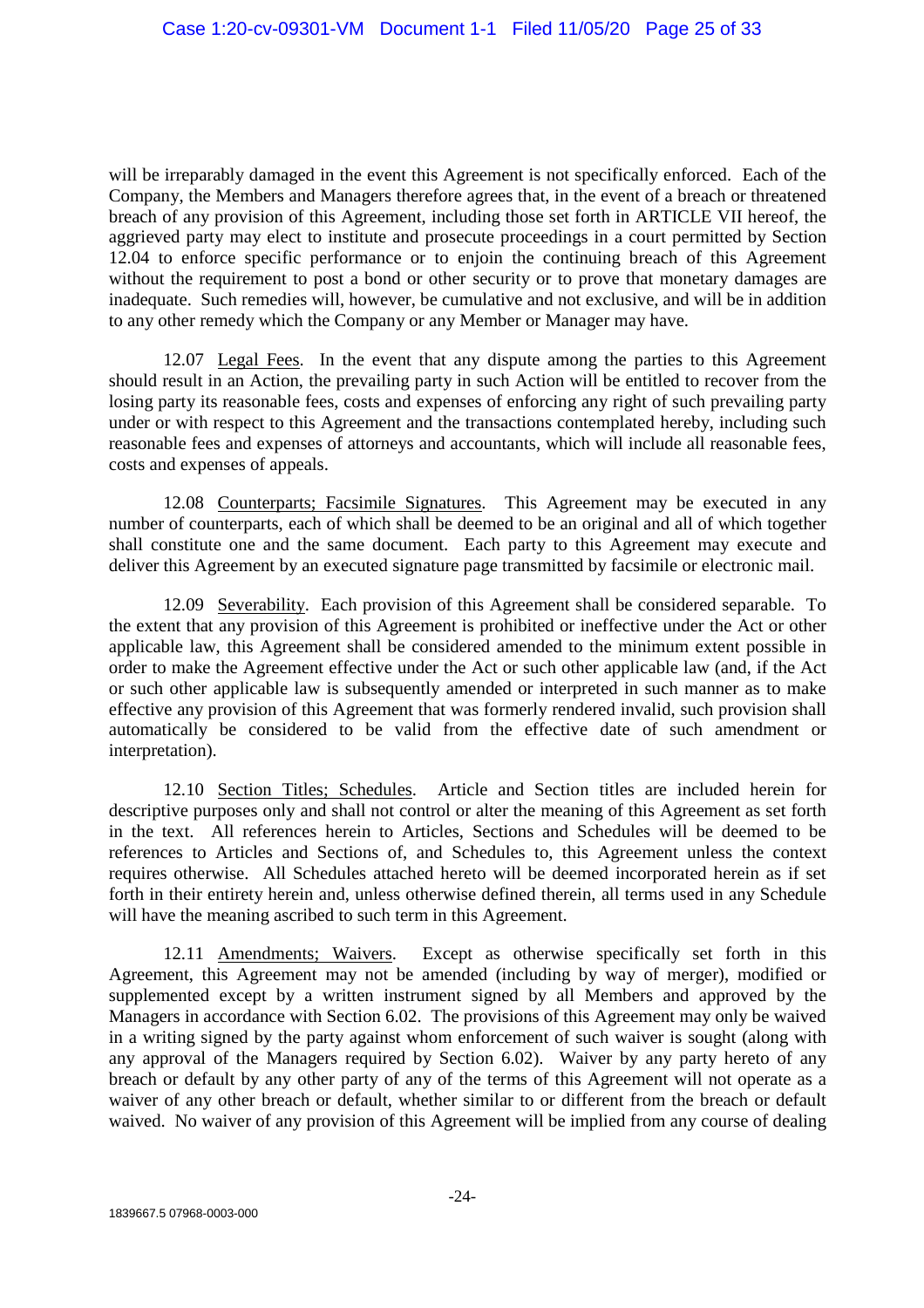between the parties hereto or from any failure by any party to assert its or his or her rights hereunder on any occasion or series of occasions.

12.12 Third Party Beneficiaries. The provisions of this Agreement are not intended to be for the benefit of any creditor (other than a Member or Manager, in his, her or its capacity as such, who is a creditor) or other Person (other than a Member or Manager in his, her or its capacity as such) to whom any debts, liabilities or obligations are owed by (or who otherwise has any claim against) the Company or any Member or Manager.

12.13 Entire Agreement. This Agreement embodies the entire agreement and understanding between the parties hereto with respect to the subject matter hereof and supersedes all prior agreements and understandings relating to such subject matter.

12.14 Waiver of Partition. Each Member agrees that irreparable damage would be done to the Company if any Member brought an action in court to partition the Company or any of its assets. Accordingly, each Member agrees that he, she or it shall not, either directly or indirectly, take any action to require partition or appraisal of the Company or of any of the assets or properties of the Company, and notwithstanding any provisions of this Agreement to the contrary, each Member (and his, her or its successors and assigns) accepts the provisions of the Agreement as his, her or its sole entitlement on termination, dissolution and/or liquidation of the Company and hereby irrevocably waives any and all right to file a complaint, institute or maintain any action or proceeding at law or in equity for partition or to compel any sale or other liquidation with respect to his, her or its Membership Interest, in or with respect to, any assets or properties of the Company.

12.15 Joint Participation. The parties hereto have participated jointly in the negotiation and drafting of this Agreement. In the event an ambiguity or question of intent or interpretation arises, this Agreement will be construed as if drafted jointly by the parties hereto, and no presumption or burden of proof will arise favoring or disfavoring any party by virtue of the authorship of any of the provisions of this Agreement.

12.16 Further Actions. Each Member and Manager will execute and deliver such other certificates, agreements and documents, and take such other actions, as may reasonably be requested by the Company in connection with the continuation of the Company and the achievement of its purposes, including (a) any documents that the Company deems necessary or appropriate to continue the Company as a limited liability company in all jurisdictions in which the Company conducts or plans to conduct business and (b) all such agreements, certificates, tax statements and other documents as may be required to be filed in respect of the Company.

*{Remainder of page intentionally left blank; signatures on the next page}*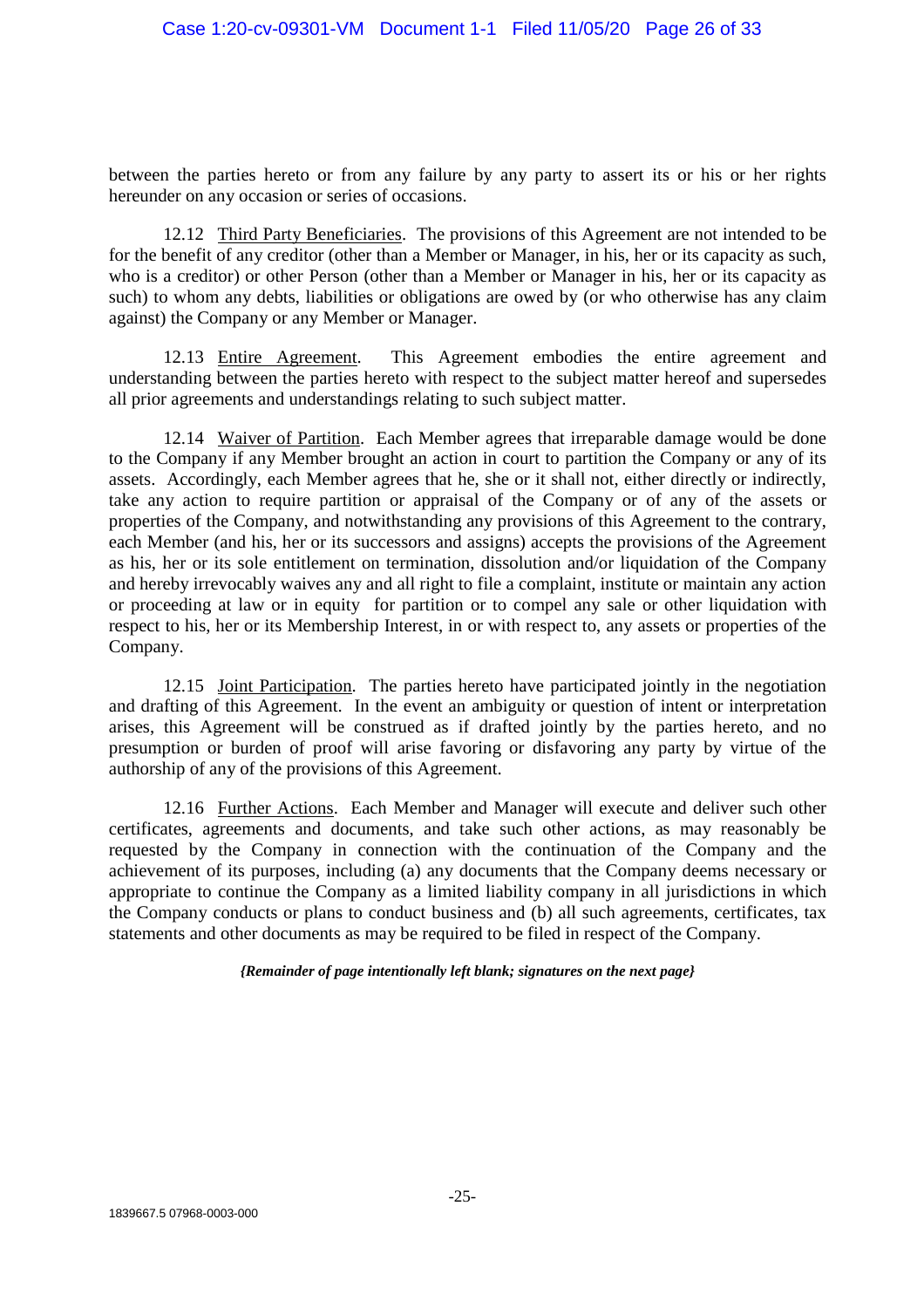**IN WITNESS WHEREOF**, the Members have executed this Agreement as of the date first above written.

**David Boris**

**The Danielle Boris 2010 Trust**

e By:

Name: Title: David Boris

#### **The Jaime Boris 2010 Trust**

By:

Name: Title: David Boris

# **MK 2016 Trust**

| $\gamma$ : |  |  |
|------------|--|--|
| Name:      |  |  |
| Title:     |  |  |

# **APJM, LLC**

 $By:$ Name: Title: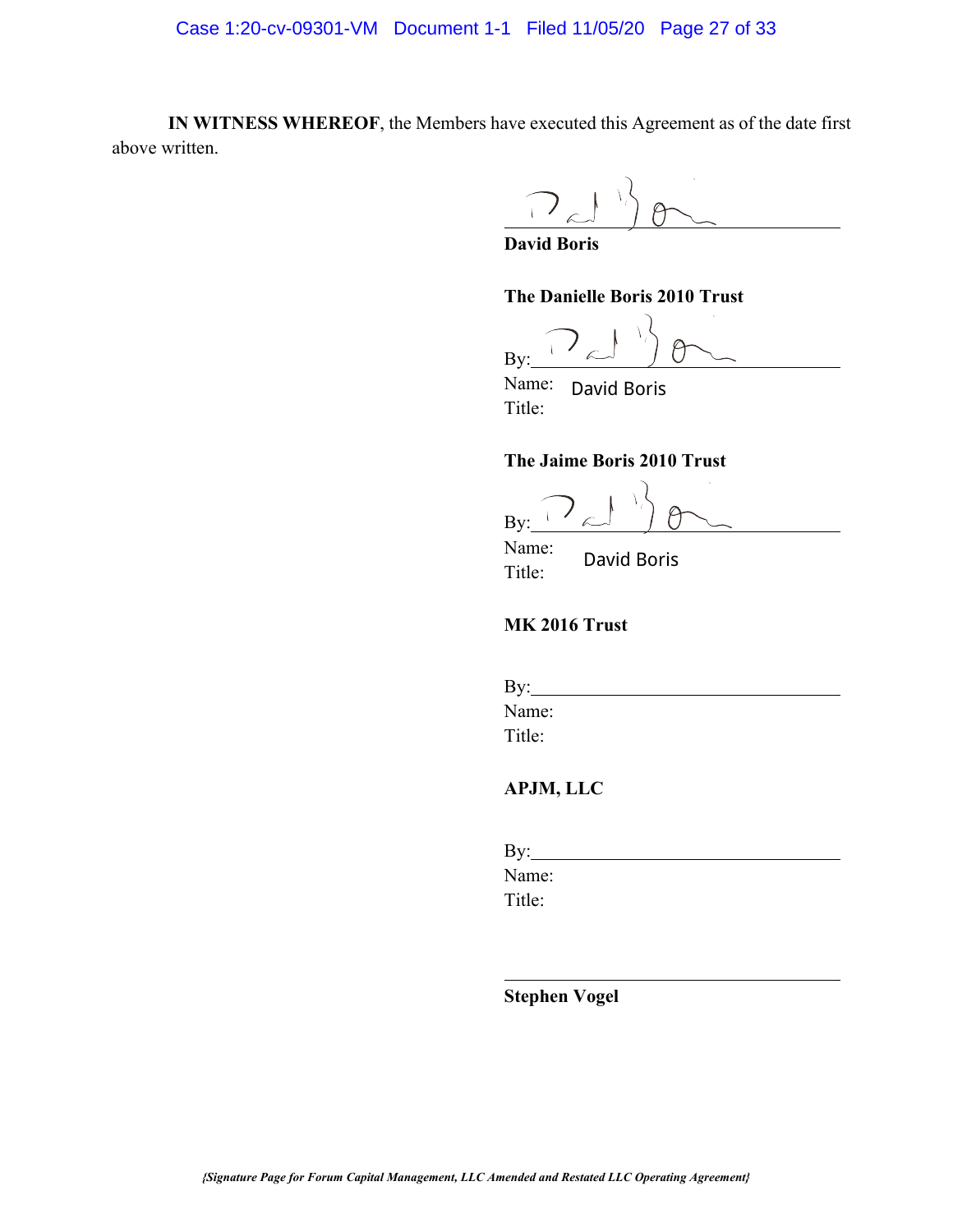IN WITNESS WHEREOF, the Members have executed this Agreement as of the date first above written.

**David Boris** 

# The Danielle Boris 2010 Trust

 $By:$ 

Name:

Title:

#### The Jaime Boris 2010 Trust

 $By:$ Name:

Title:

**MK 2016 Trust** By:

Name: Marshall Kiev Title: *Trustice* 

APJM, LLC By:

Name: Marshell / Kier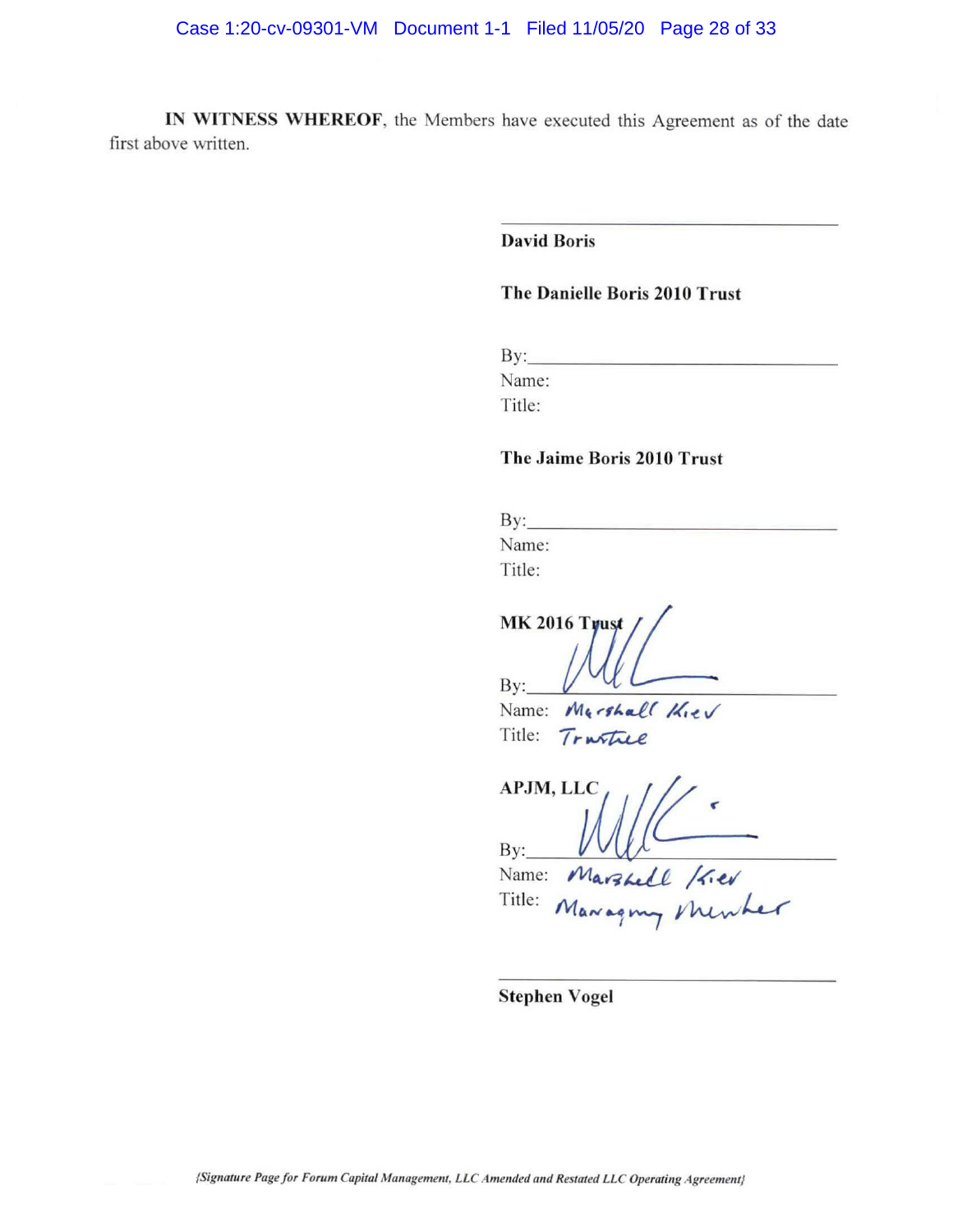IN WITNESS WHEREOF, the Members have executed this Agreement as of the date first above written.

# **David Boris**

# The Danielle Boris 2010 Trust

By: Executive Contract of the Contract of the Contract of the Contract of the Contract of the Contract of the Contract of the Contract of the Contract of the Contract of the Contract of the Contract of the Contract of the

Name:

Title:

#### The Jaime Boris 2010 Trust

 $\mathbf{By:}$ Name: Title:

# **MK 2016 Trust**

| By:    |  |  |
|--------|--|--|
| Name:  |  |  |
| Title: |  |  |

# APJM, LLC

 $By:$ 

Name: Title: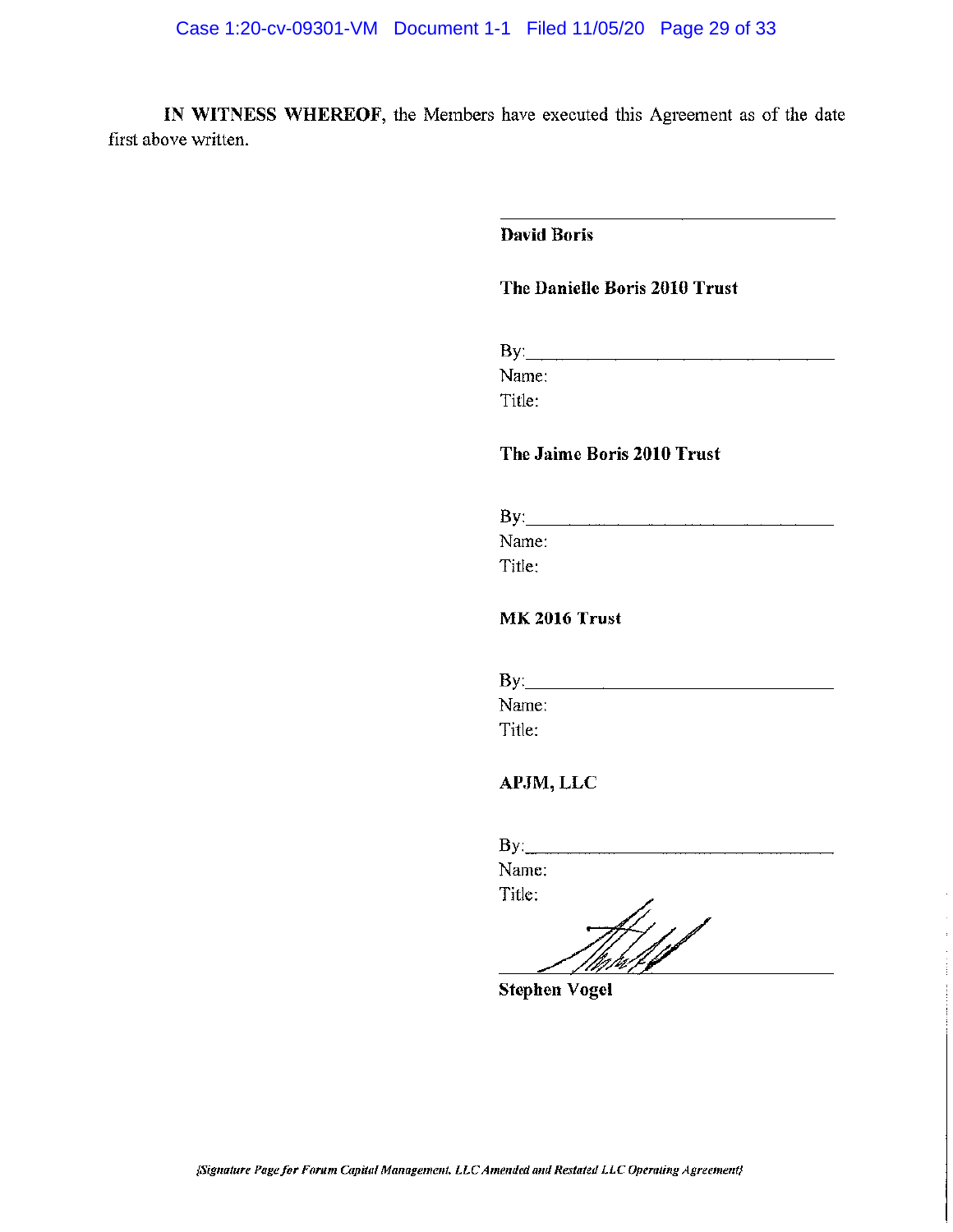# Case 1:20-cv-09301-VM Document 1-1 Filed 11/05/20 Page 30 of 33

IN WITNESS WHEREOF, the undersigned hereby acknowledge and accept their designation as Managers of the Company in accordance with the terms and conditions of the Agreement, as of the date first set forth above.

 $2d \geq 0$ 

**David Boris** 

**Marshall Kiev**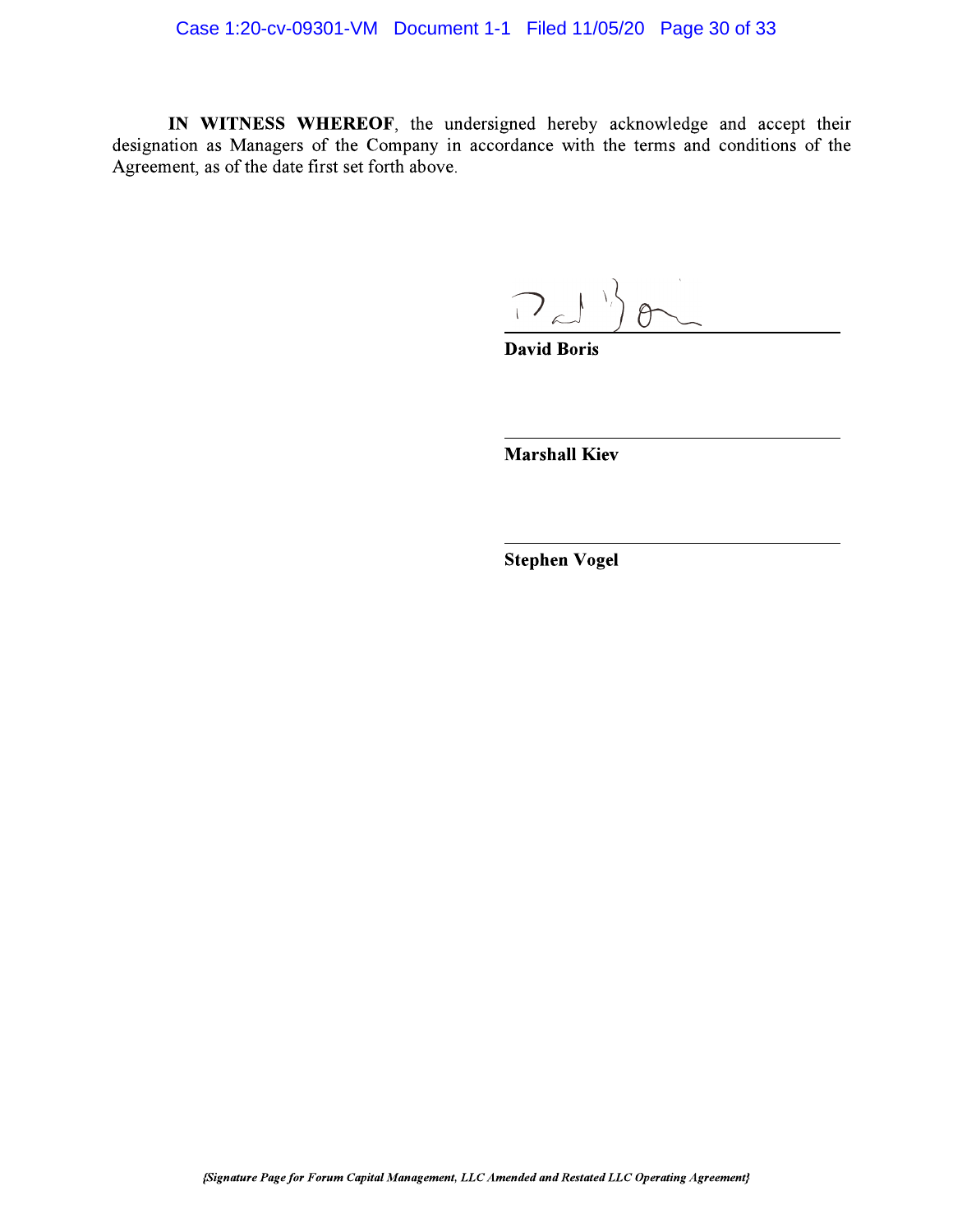# Case 1:20-cv-09301-VM Document 1-1 Filed 11/05/20 Page 31 of 33

IN WITNESS WHEREOF, the undersigned hereby acknowledge and accept their designation as Managers of the Company in accordance with the terms and conditions of the Agreement, as of the date first set forth above.

**David Boris** 

 $\epsilon$ 

**Marshall Kiev**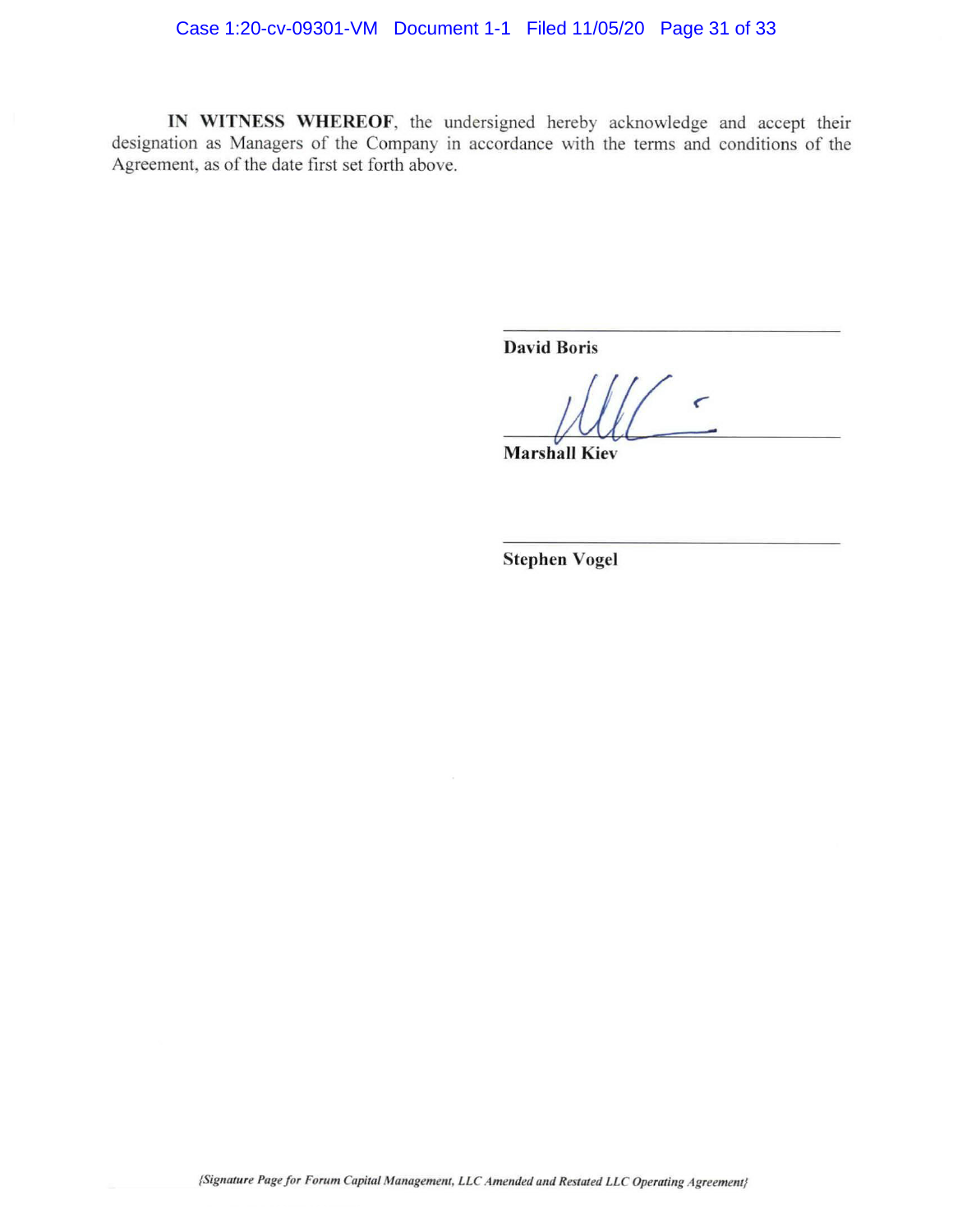IN WITNESS WHEREOF, the undersigned hereby acknowledge and accept their designation as Managers of the Company in accordance with the terms and conditions of the Agreement, as of the date first set forth above.

**David Boris** 

**Marshall Kiev** 

**Stephen Vogel** 

{Signature Page for Forum Capital Management, LLC Amended and Restated LLC Operating Agreement}